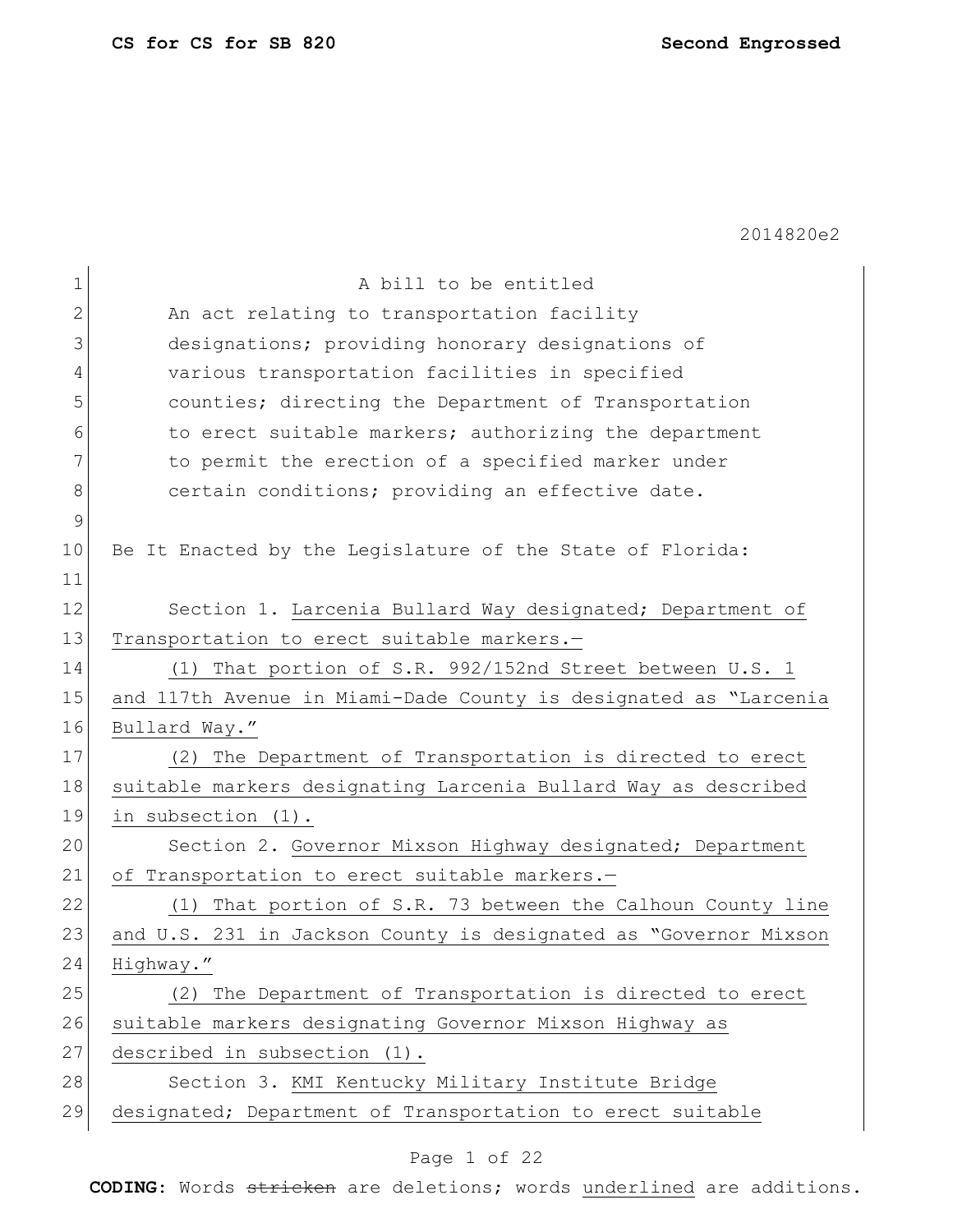$\mathbf{r}$ 

2014820e2

| 30 | markers.-                                                       |
|----|-----------------------------------------------------------------|
| 31 | (1) Bascule bridges, numbers 170169 and 170170, on U.S.         |
| 32 | Business 41/S.R. 45/Tamiami Trail in Sarasota County are        |
| 33 | designated as "KMI Kentucky Military Institute Bridge."         |
| 34 | The Department of Transportation is directed to erect<br>(2)    |
| 35 | suitable markers designating KMI Kentucky Military Institute    |
| 36 | Bridge as described in subsection (1).                          |
| 37 | Section 4. Tomas-Minerva Vinuela Way designated; Department     |
| 38 | of Transportation to erect suitable markers.-                   |
| 39 | That portion of 25th Street between East 8th Avenue and<br>(1)  |
| 40 | East 9th Avenue in Miami-Dade County is designated as "Tomas-   |
| 41 | Minerva Vinuela Way."                                           |
| 42 | (2) The Department of Transportation is directed to erect       |
| 43 | suitable markers designating Tomas-Minerva Vinuela Way as       |
| 44 | described in subsection (1).                                    |
| 45 | Section 5. Trooper Kimberly Ann Hurd Memorial Highway           |
| 46 | designated; Department of Transportation to erect suitable      |
| 47 | markers.-                                                       |
| 48 | (1) That portion of I-95/S.R. 9 between S.R. 834/Sample         |
| 49 | Road and the Palm Beach County line in Broward County is        |
| 50 | designated as "Trooper Kimberly Ann Hurd Memorial Highway."     |
| 51 | The Department of Transportation is directed to erect<br>(2)    |
| 52 | suitable markers designating Trooper Kimberly Ann Hurd Memorial |
| 53 | Highway as described in subsection (1).                         |
| 54 | Section 6. Warren E. "Charlie" Brown Memorial Highway           |
| 55 | designated; Department of Transportation to erect suitable      |
| 56 | markers.-                                                       |
| 57 | That portion of U.S. 98/S.R. 30 between Rosewood Drive<br>(1)   |
| 58 | and Sunrise Drive in Santa Rosa County is designated as "Warren |

# Page 2 of 22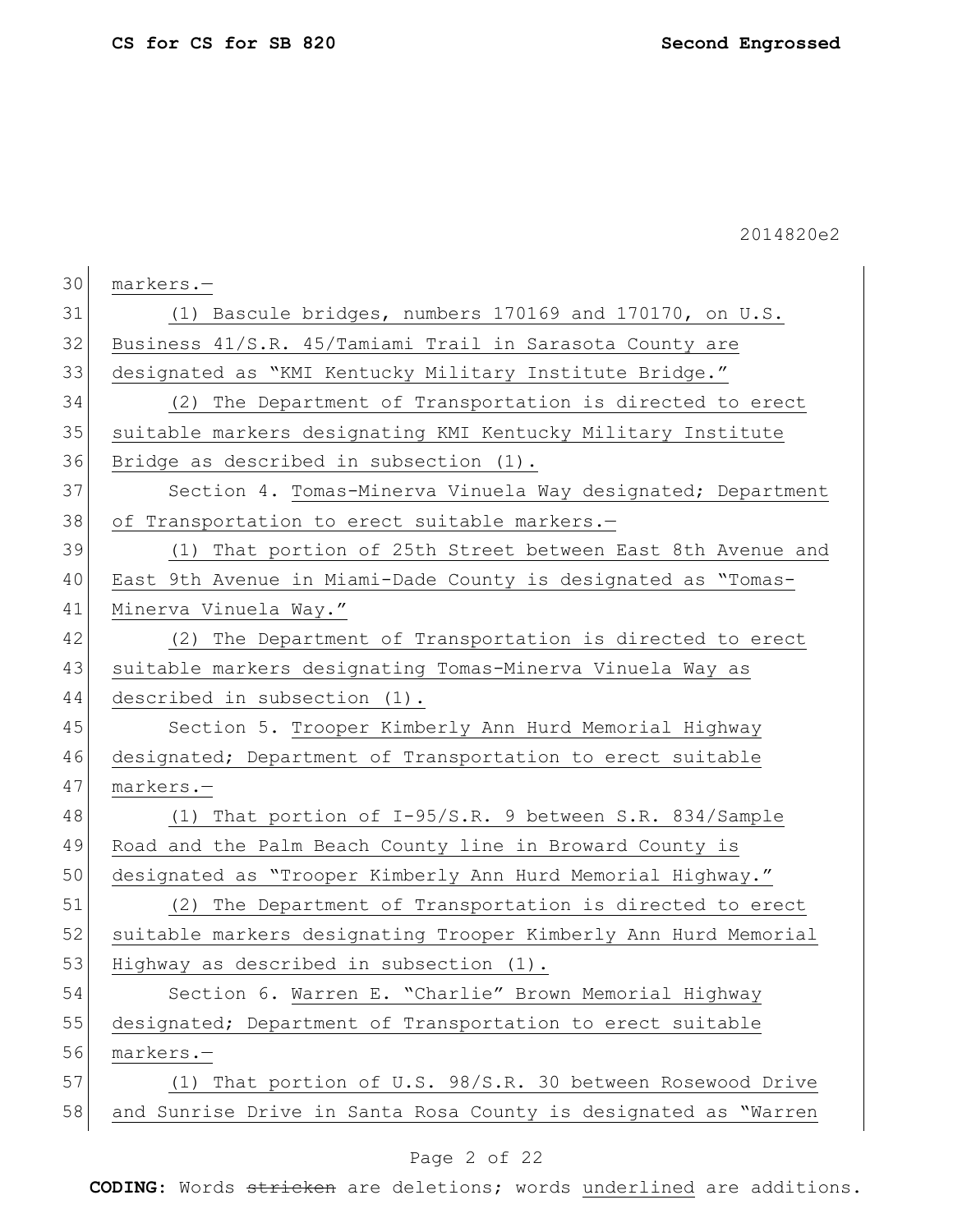| 59 | E. 'Charlie' Brown Memorial Highway."                            |
|----|------------------------------------------------------------------|
|    |                                                                  |
| 60 | (2) The Department of Transportation is directed to erect        |
| 61 | suitable markers designating Warren E. "Charlie" Brown Memorial  |
| 62 | Highway as described in subsection (1).                          |
| 63 | Section 7. Colonel Bud Day Overpass designated; Department       |
| 64 | of Transportation to erect suitable markers.-                    |
| 65 | (1) The Hurlburt Field Air Force Base overpass on U.S. 98        |
| 66 | in Okaloosa County is designated as "Colonel Bud Day Overpass."  |
| 67 | (2) The Department of Transportation is directed to erect        |
| 68 | suitable markers designating Colonel Bud Day Overpass as         |
| 69 | described in subsection (1).                                     |
| 70 | Section 8. Robert L. Clark Memorial Highway designated;          |
| 71 | Department of Transportation to erect suitable markers.-         |
| 72 | (1) That portion of U.S. 1/S.R. 5/N.E. 6th Avenue between        |
| 73 | Ponce de Leon Drive and S.R. 84/S.E. 24th Street in Broward      |
| 74 | County is designated as "Robert L. Clark Memorial Highway."      |
| 75 | (2) The Department of Transportation is directed to erect        |
| 76 | suitable markers designating Robert L. Clark Memorial Highway as |
| 77 | described in subsection (1).                                     |
| 78 | Section 9. Nelson Mandela Boulevard designated; Department       |
| 79 | of Transportation to erect suitable markers.-                    |
| 80 | (1) That portion of U.S. $441/S.R. 7/N.W. 2nd$ Avenue between    |
| 81 | S.R. 860/N.W. 183rd Street and S.R. 852/N.W. 215th/County Line   |
| 82 | Road in Miami-Dade County is designated as "Nelson Mandela       |
| 83 | Boulevard."                                                      |
| 84 | (2) The Department of Transportation is directed to erect        |
| 85 | suitable markers designating Nelson Mandela Boulevard as         |
| 86 | described in subsection (1).                                     |
| 87 | Section 10. CPT Tecarie "CZ" Czarnecki and TSgt David A.         |

# Page 3 of 22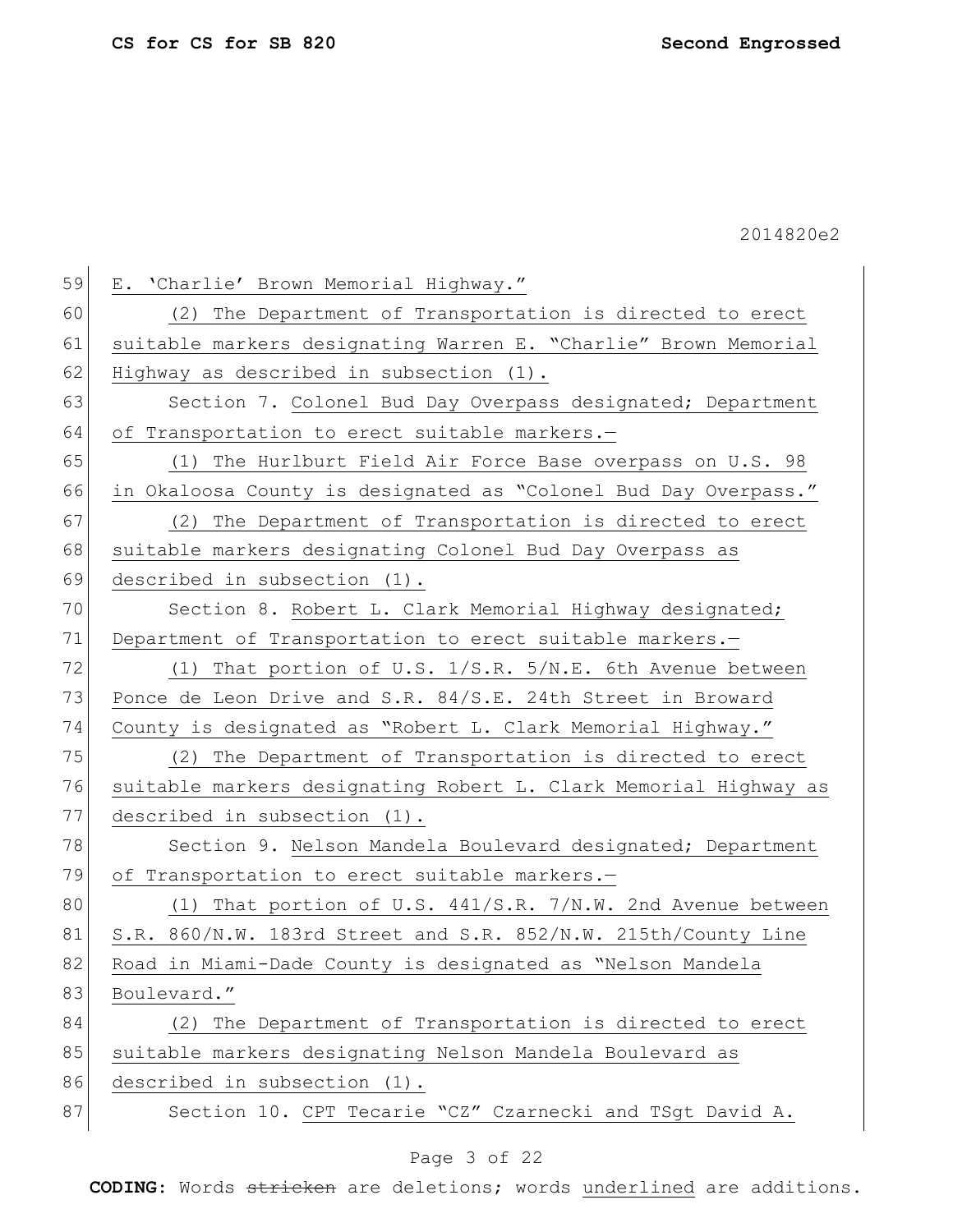88 Stone Memorial Highway designated; Department of Transportation 89 to erect suitable markers.-90 (1) That portion of I-10/S.R. 8 between mile marker 234 and 91 the Madison County line in Jefferson County is designated as 92 "CPT Tecarie 'CZ' Czarnecki and TSgt David A. Stone Memorial 93 Highway." 94 (2) The Department of Transportation is directed to erect 95 suitable markers designating CPT Tecarie "CZ" Czarnecki and TSgt 96 David A. Stone Memorial Highway as described in subsection (1). 97 Section 11. Ronald A. Silver Drive designated; Department 98 of Transportation to erect suitable markers.-99 (1) That portion of S.R. 60/Miami Gardens Drive between 100 S.R. 915/N.E. 6th Avenue and U.S. 1/S.R. 5 in Miami-Dade County 101 is designated as "Ronald A. Silver Drive." 102 (2) The Department of Transportation is directed to erect 103 suitable markers designating Ronald A. Silver Drive as described 104 in subsection (1). 105 Section 12. Elias "Rico" Piccard Memorial Highway 106 designated; Department of Transportation to erect suitable 107 markers.-108 (1) That portion of S.R. 436 between S.R. 528 and S.R. 408 109 in Orange County is designated as "Elias 'Rico' Piccard Memorial 110 Highway." 111 (2) The Department of Transportation is directed to erect 112 suitable markers designating Elias "Rico" Piccard Memorial 113 Highway as described in subsection (1). 114 Section 13. C. Wayne Ansley Highway designated; Department 115 of Transportation to erect suitable markers.-116 (1) That portion of S.R. 85/N. Ferdon Boulevard between

### Page 4 of 22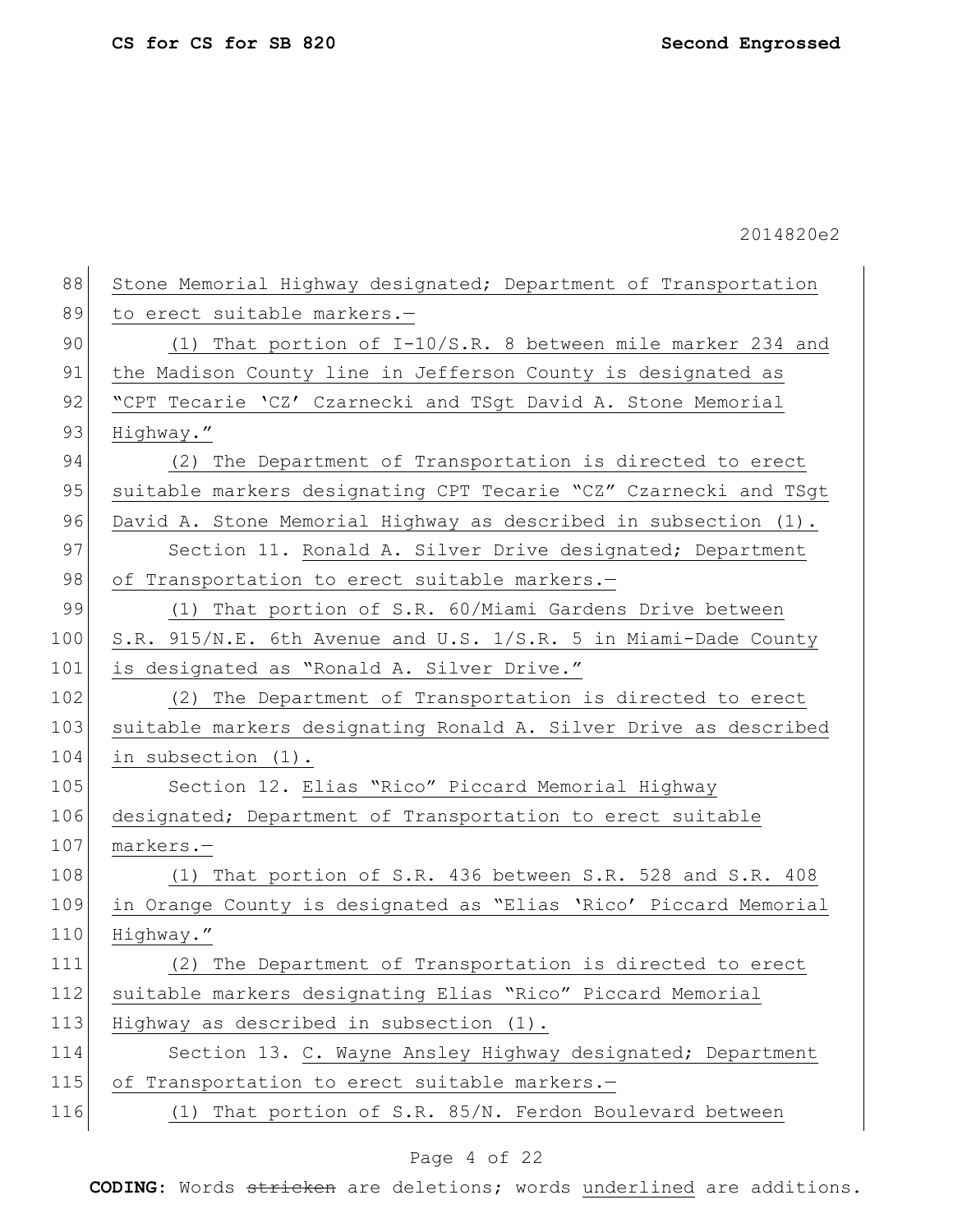| 117 | S.R. 10/U.S. 90 and C.R. 188/Airport Road/Old Bethel Road in     |
|-----|------------------------------------------------------------------|
| 118 | Okaloosa County is designated as "C. Wayne Ansley Highway."      |
| 119 | (2) The Department of Transportation is directed to erect        |
| 120 | suitable markers designating C. Wayne Ansley Highway as          |
| 121 | described in subsection (1).                                     |
| 122 | Section 14. Rene Ledesma Way designated; Department of           |
| 123 | Transportation to erect suitable markers.-                       |
| 124 | (1) That portion of S.R. 973/S.W. 87th Avenue between S.W.       |
| 125 | 68th Street and S.W. 70th Street in Miami-Dade County is         |
| 126 | designated as "Rene Ledesma Way."                                |
| 127 | (2) The Department of Transportation is directed to erect        |
| 128 | suitable markers designating Rene Ledesma Way as described in    |
| 129 | subsection (1).                                                  |
| 130 | Section 15. Reverend John A. Ferguson Street designated;         |
| 131 | Department of Transportation to erect suitable markers.-         |
| 132 | (1) That portion of S.R. $992/S.W.$ 152nd Street/Coral Reef      |
| 133 | Drive between S.R. 821/Homestead Extension of the Florida        |
| 134 | Turnpike and S.W. 99th Court in Miami-Dade County is designated  |
| 135 | as "Reverend John A. Ferguson Street."                           |
| 136 | (2) The Department of Transportation is directed to erect        |
| 137 | suitable markers designating Reverend John A. Ferguson Street as |
| 138 | described in subsection (1).                                     |
| 139 | Section 16. Lieutenant Colonel Carl John Luksic, USAF,           |
| 140 | Memorial Highway designated; Department of Transportation to     |
| 141 | erect suitable markers.-                                         |
| 142 | (1) That portion of U.S. 98/S.R. 30A/Tyndall Parkway             |
| 143 | between C.R. 2327/Transmitter Road and S.R. 22 in Bay County is  |
| 144 | designated as "Lieutenant Colonel Carl John Luksic, USAF,        |
| 145 | Memorial Highway."                                               |

# Page 5 of 22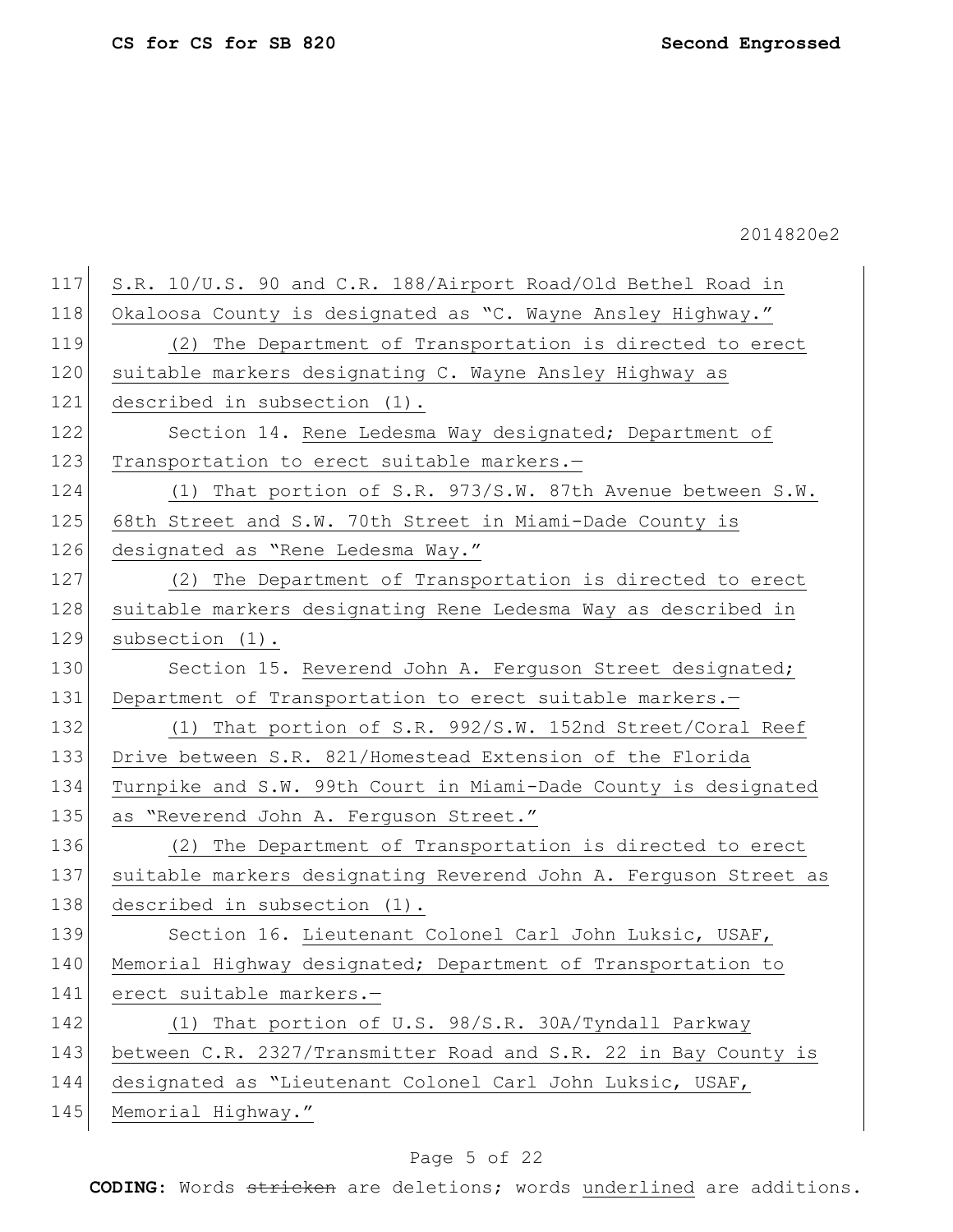| 146 | (2) The Department of Transportation is directed to erect        |
|-----|------------------------------------------------------------------|
| 147 | suitable markers designating Lieutenant Colonel Carl John        |
| 148 | Luksic, USAF, Memorial Highway as described in subsection (1).   |
| 149 | Section 17. C. Blythe Andrews Road designated; Department        |
| 150 | of Transportation to erect suitable markers.-                    |
| 151 | (1) That portion of 21st Avenue between 26th Street and          |
| 152 | S.R. 585/22nd Street in Hillsborough County is designated as "C. |
| 153 | Blythe Andrews Road."                                            |
| 154 | (2) The Department of Transportation is directed to erect        |
| 155 | suitable markers designating C. Blythe Andrews Road as described |
| 156 | in subsection (1).                                               |
| 157 | Section 18. Roland Manteiga Road designated; Department of       |
| 158 | Transportation to erect suitable markers.-                       |
| 159 | (1) That portion of E. Palm Avenue between N. 15th Street        |
| 160 | and S.R. 45/N. Nebraska Avenue in Hillsborough County is         |
| 161 | designated as "Roland Manteiga Road."                            |
| 162 | The Department of Transportation is directed to erect<br>(2)     |
| 163 | suitable markers designating Roland Manteiga Road as described   |
| 164 | in subsection (1).                                               |
| 165 | Section 19. Sergeant Carl Mertes Street designated;              |
| 166 | Department of Transportation to erect suitable markers.-         |
| 167 | (1) That portion of S.R. 922/N.E. 125th Street between N.E.      |
| 168 | 8th Avenue and N.E. 9th Avenue in Miami-Dade County is           |
| 169 | designated as "Sergeant Carl Mertes Street."                     |
| 170 | (2) The Department of Transportation is directed to erect        |
| 171 | suitable markers designating Sergeant Carl Mertes Street as      |
| 172 | described in subsection (1).                                     |
| 173 | Section 20. Detective Sergeant Steven E. Bauer Street            |
| 174 | designated; Department of Transportation to erect suitable       |
|     |                                                                  |

# Page 6 of 22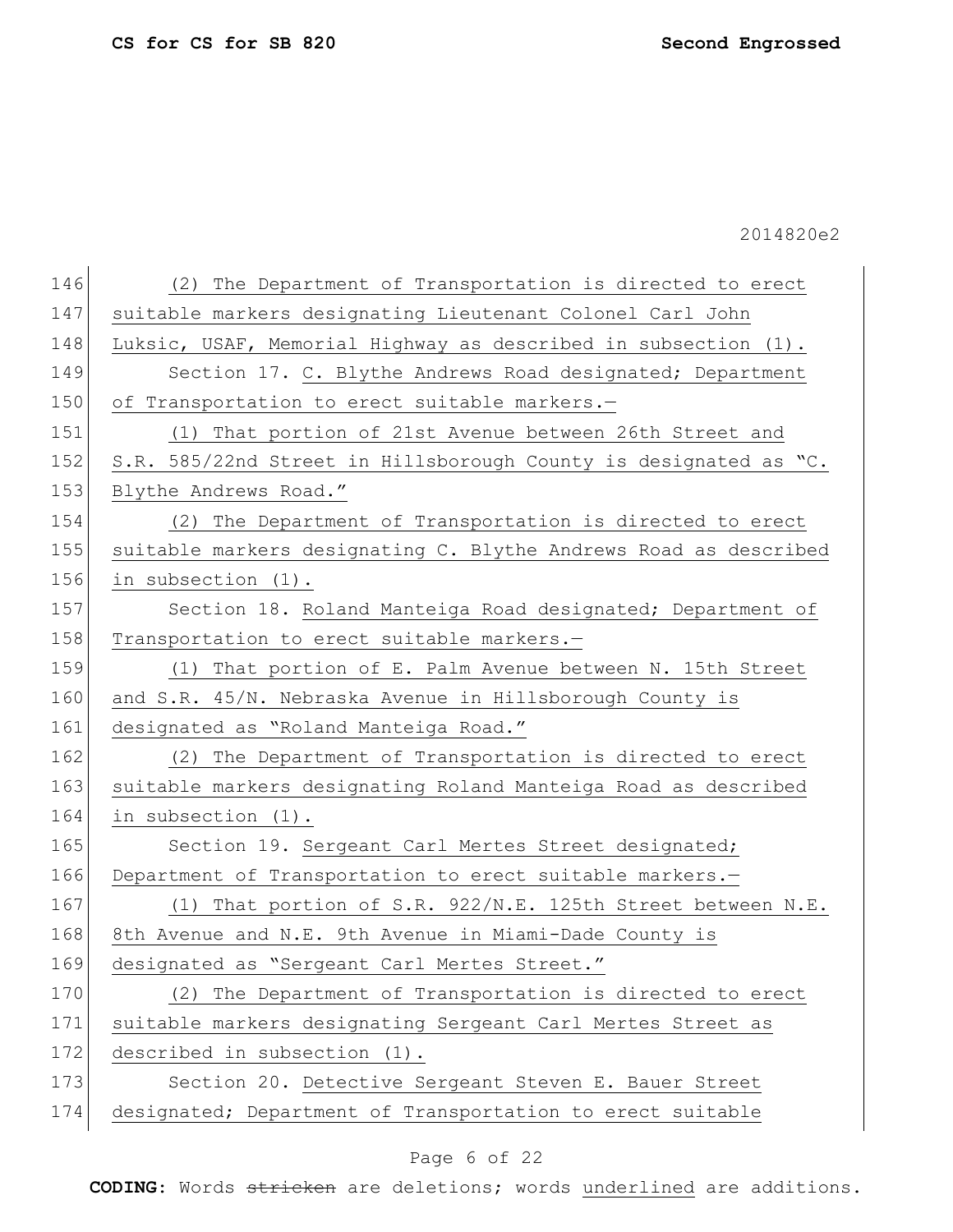| 175 | markers.-                                                        |
|-----|------------------------------------------------------------------|
| 176 | (1) That portion of N.E. 126th Street between N.E. 8th           |
| 177 | Avenue and N.E. 9th Avenue in Miami-Dade County is designated as |
| 178 | "Detective Sergeant Steven E. Bauer Street."                     |
| 179 | (2) The Department of Transportation is directed to erect        |
| 180 | suitable markers designating Detective Sergeant Steven E. Bauer  |
| 181 | Street as described in subsection (1).                           |
| 182 | Section 21. Sergeant Lynette Hodge Street designated;            |
| 183 | Department of Transportation to erect suitable markers.-         |
| 184 | (1) That portion of N.E. 127th Street between N.E. 8th           |
| 185 | Avenue and N.E. 9th Avenue in Miami-Dade County is designated as |
| 186 | "Sergeant Lynette Hodge Street."                                 |
| 187 | (2) The Department of Transportation is directed to erect        |
| 188 | suitable markers designating Sergeant Lynette Hodge Street as    |
| 189 | described in subsection (1).                                     |
| 190 | Section 22. Full Gospel Assembly Street designated;              |
| 191 | Department of Transportation to erect suitable markers.-         |
| 192 | (1) That portion of N.W. 40th Street between N.W. 2nd            |
| 193 | Avenue and N.W. 5th Avenue in Miami-Dade County is designated as |
| 194 | "Full Gospel Assembly Street."                                   |
| 195 | The Department of Transportation is directed to erect<br>(2)     |
| 196 | suitable markers designating Full Gospel Assembly Street as      |
| 197 | described in subsection (1).                                     |
| 198 | Section 23. Ebenezer Christian Academy Street designated;        |
| 199 | Department of Transportation to erect suitable markers.-         |
| 200 | (1) That portion of N.W. 39th Street between N.W. 2nd            |
| 201 | Avenue and N.W. 3rd Avenue in Miami-Dade County is designated as |
| 202 | "Ebenezer Christian Academy Street."                             |
| 203 | The Department of Transportation is directed to erect<br>(2)     |

# Page 7 of 22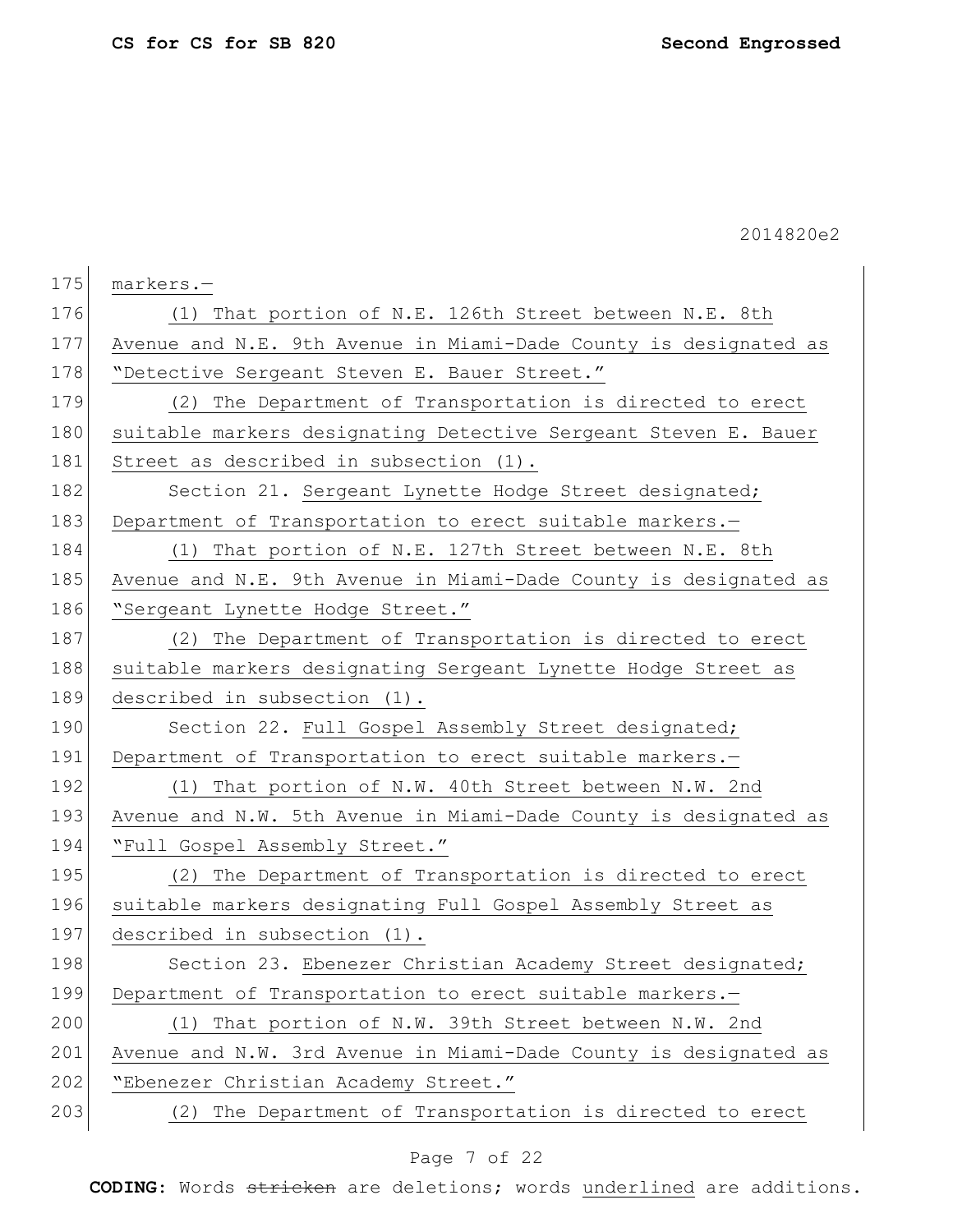| 204 | suitable markers designating Ebenezer Christian Academy Street   |
|-----|------------------------------------------------------------------|
| 205 | as described in subsection (1).                                  |
| 206 | Section 24. Bishop Abe Randall Boulevard designated;             |
| 207 | Department of Transportation to erect suitable markers.-         |
| 208 | (1) That portion of N.W. 67th Street between N.W. 2nd            |
| 209 | Avenue and N.W. 4th Avenue in Miami-Dade County is designated as |
| 210 | "Bishop Abe Randall Boulevard."                                  |
| 211 | (2) The Department of Transportation is directed to erect        |
| 212 | suitable markers designating Bishop Abe Randall Boulevard as     |
| 213 | described in subsection (1).                                     |
| 214 | Section 25. Jacob Fleishman Street designated; Department        |
| 215 | of Transportation to erect suitable markers.-                    |
| 216 | (1) That portion of S.R. 934/N.W. 81st Street between U.S.       |
| 217 | 441/S.R. 7/N.W. 7th Avenue and N.W. 12th Avenue in Miami-Dade    |
| 218 | County is designated as "Jacob Fleishman Street."                |
| 219 | (2) The Department of Transportation is directed to erect        |
| 220 | suitable markers designating Jacob Fleishman Street as described |
| 221 | in subsection (1).                                               |
| 222 | Section 26. Bishop Isaiah S. Williams, Jr., Street               |
| 223 | designated; Department of Transportation to erect suitable       |
| 224 | markers.-                                                        |
| 225 | (1) That portion of S.R. 860/Miami Gardens Drive/N.W. 183rd      |
| 226 | Street between S.R. 817/N.W. 27th Avenue and N.W. 42nd Avenue in |
| 227 | Miami-Dade County is designated as "Bishop Isaiah S. Williams,   |
| 228 | Jr., Street."                                                    |
| 229 | The Department of Transportation is directed to erect<br>(2)     |
| 230 | suitable markers designating Bishop Isaiah S. Williams, Jr.,     |
| 231 | Street as described in subsection (1).                           |
| 232 | Section 27. The Honorable Dale G. Bennett Boat Ramp              |
|     |                                                                  |

# Page 8 of 22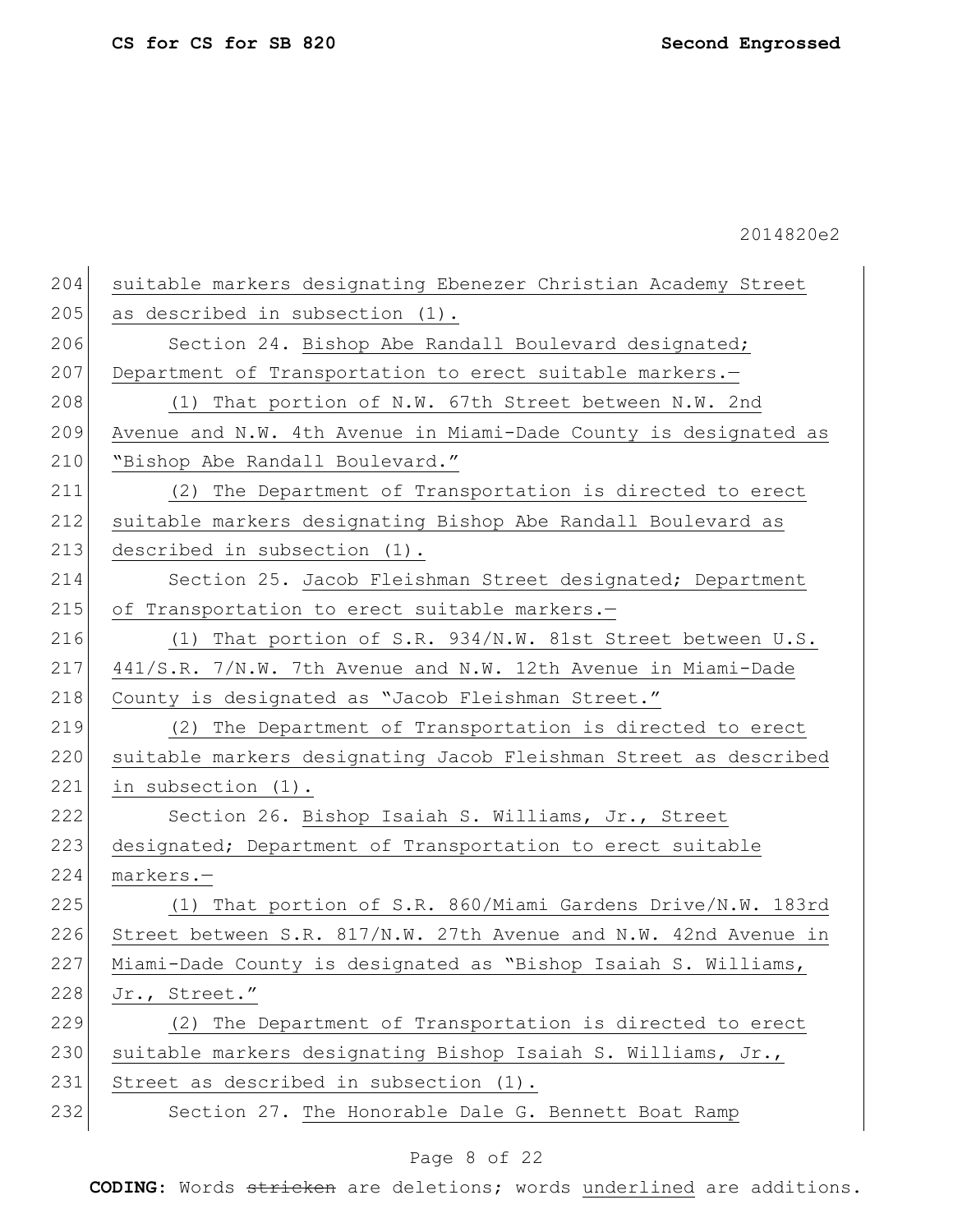| 233 | designated; Department of Transportation to erect suitable      |
|-----|-----------------------------------------------------------------|
| 234 | markers.-                                                       |
| 235 | (1) Boat ramp number 8 located at mile marker 40.7 on I-        |
| 236 | 75/S.R. 93/Alligator Alley in Broward County is designated as   |
| 237 | "The Honorable Dale G. Bennett Boat Ramp."                      |
| 238 | The Department of Transportation is directed to erect<br>(2)    |
| 239 | suitable markers designating The Honorable Dale G. Bennett Boat |
| 240 | Ramp as described in subsection (1).                            |
| 241 | Section 28. Reverend Wilner Maxi Street designated;             |
| 242 | Department of Transportation to erect suitable markers.-        |
| 243 | (1) That portion of N.E. 73rd Street between N.E. 2nd           |
| 244 | Avenue and N.E. 3rd Court in Miami-Dade County is designated as |
| 245 | "Reverend Wilner Maxi Street."                                  |
| 246 | (2) The Department of Transportation is directed to erect       |
| 247 | suitable markers designating Reverend Wilner Maxi Street as     |
| 248 | described in subsection (1).                                    |
| 249 | Section 29. James Harold Thompson Highway designated;           |
| 250 | Department of Transportation to erect suitable markers.-        |
| 251 | (1) That portion of U.S. 90/S.R. 10 between Gretna and          |
| 252 | Chattahoochee in Gadsden County is designated as "James Harold  |
| 253 | Thompson Highway."                                              |
| 254 | (2) The Department of Transportation is directed to erect       |
| 255 | suitable markers designating James Harold Thompson Highway as   |
| 256 | described in subsection (1).                                    |
| 257 | Section 30. Trooper James Herbert Fulford, Jr., Memorial        |
| 258 | Highway designated; Department of Transportation to erect       |
| 259 | suitable markers.-                                              |
| 260 | (1) That portion of I-10/S.R. 8 between mile post 232 and       |
| 261 | mile post 233 in Jefferson County is designated as "Trooper     |
|     |                                                                 |

# Page 9 of 22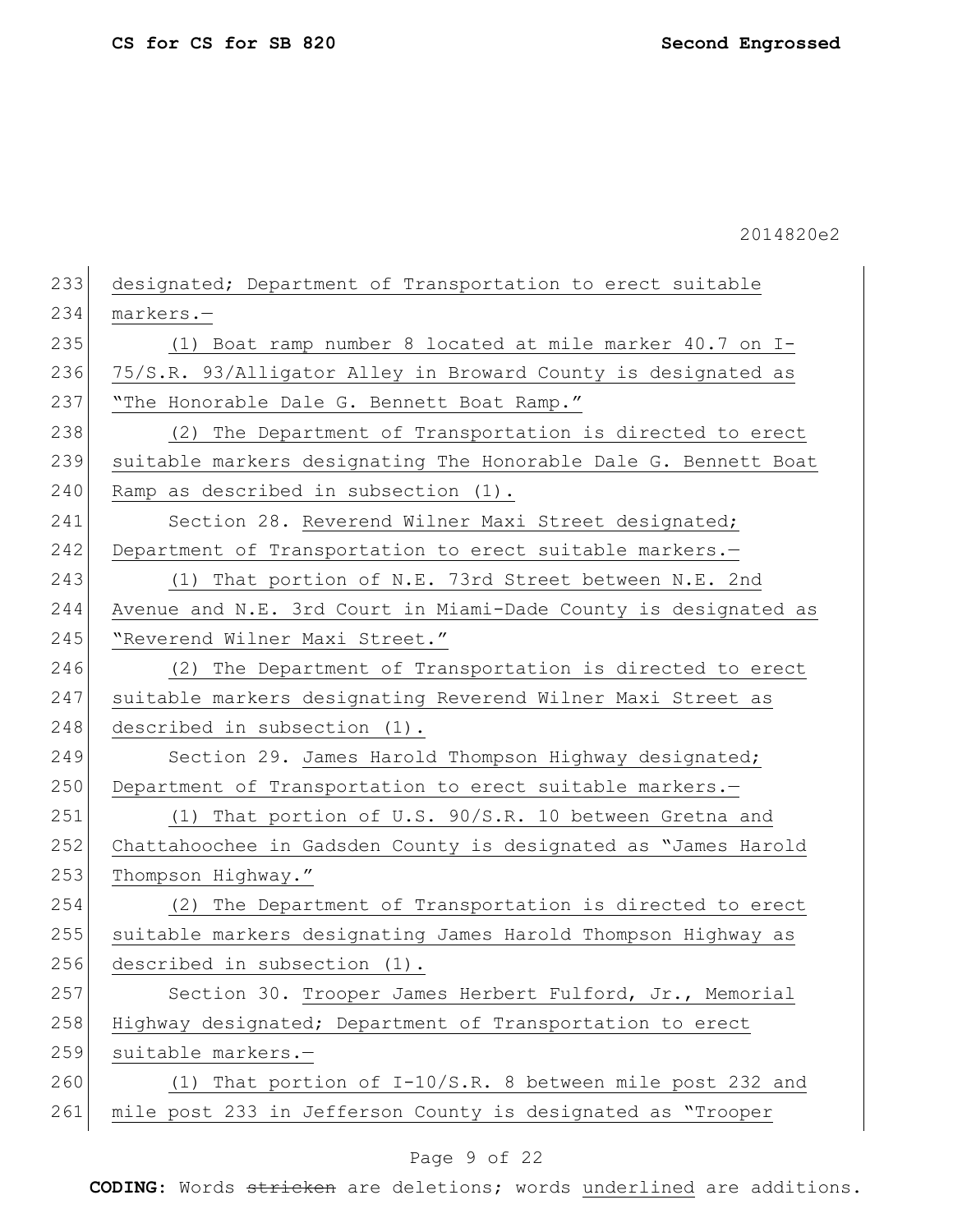| 262 | James Herbert Fulford, Jr., Memorial Highway."                   |
|-----|------------------------------------------------------------------|
| 263 | (2) The Department of Transportation is directed to erect        |
| 264 | suitable markers designating Trooper James Herbert Fulford, Jr., |
| 265 | Memorial Highway as described in subsection (1).                 |
| 266 | Section 31. SP4 Billy Jacob Hartsfield Bridge designated;        |
| 267 | Department of Transportation to erect suitable markers.-         |
| 268 | (1) Bridge number $380047$ on U.S. $98/S.R.$ 30 over the         |
| 269 | Aucilla River in Taylor County is designated as "SP4 Billy Jacob |
| 270 | Hartsfield Bridge."                                              |
| 271 | (2) The Department of Transportation is directed to erect        |
| 272 | suitable markers designating SP4 Billy Jacob Hartsfield Bridge   |
| 273 | as described in subsection (1).                                  |
| 274 | Section 32. Belen Presidents Way designated; Department of       |
| 275 | Transportation to erect suitable markers.-                       |
| 276 | (1) That portion of U.S. 41/S.R. 90/Tamiami Trail/S.W. 8th       |
| 277 | Street between S.W. 127th Avenue and S.W. 132nd Avenue in Miami- |
| 278 | Dade County is designated as "Belen Presidents Way."             |
| 279 | (2) The Department of Transportation is directed to erect        |
| 280 | suitable markers designating Belen Presidents Way as described   |
| 281 | in subsection (1).                                               |
| 282 | Section 33. Dr. Martin Luther King, Jr., Avenue designated;      |
| 283 | Department of Transportation to erect suitable markers.-         |
| 284 | (1) That portion of U.S. 90/S.R. 10 between N. 5th Street        |
| 285 | and N. Norwood Road in Walton County is designated as "Dr.       |
| 286 | Martin Luther King, Jr., Avenue."                                |
| 287 | (2) The Department of Transportation is directed to erect        |
| 288 | suitable markers designating Dr. Martin Luther King, Jr., Avenue |
| 289 | as described in subsection (1).                                  |
| 290 | Section 34. Ponce de Leon Bridge designated; Department of       |
|     |                                                                  |

# Page 10 of 22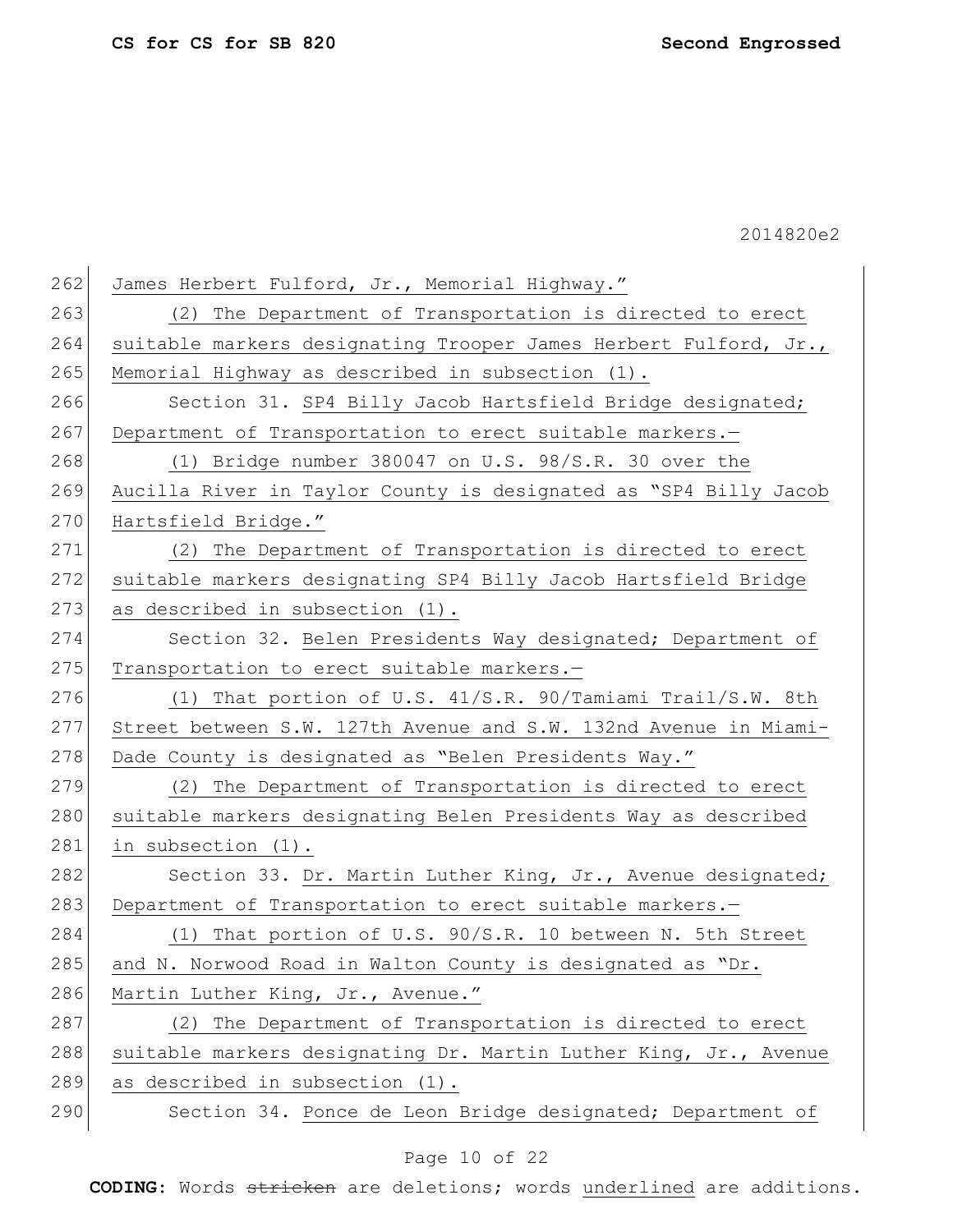| 291 | Transportation to erect suitable markers.-                      |
|-----|-----------------------------------------------------------------|
| 292 | (1) Bridge number 780075 on U.S. 1/S.R. 5/Ponce de Leon         |
| 293 | Boulevard over the San Sebastian River in St. Johns County is   |
| 294 | designated as "Ponce de Leon Bridge."                           |
| 295 | (2) The Department of Transportation is directed to erect       |
| 296 | suitable markers designating Ponce de Leon Bridge as described  |
| 297 | in subsection (1).                                              |
| 298 | Section 35. RADM LeRoy Collins, Jr., Veterans Expressway        |
| 299 | designated; Department of Transportation to erect suitable      |
| 300 | markers.-                                                       |
| 301 | (1) That portion of S.R. 589 and S.R. 568/Veterans              |
| 302 | Expressway between S.R. 60/Courtney Campbell Causeway and S.R.  |
| 303 | 597/Dale Mabry Highway in Hillsborough County is designated as  |
| 304 | "RADM LeRoy Collins, Jr., Veterans Expressway."                 |
| 305 | (2) The Department of Transportation is directed to erect       |
| 306 | suitable markers designating RADM LeRoy Collins, Jr., Veterans  |
| 307 | Expressway as described in subsection (1).                      |
| 308 | Section 36. Arthur & Polly Mays Memorial Highway                |
| 309 | designated; Department of Transportation to erect suitable      |
| 310 | markers.-                                                       |
| 311 | (1) That portion of U.S. 1/S.R. 5/S. Dixie Highway between      |
| 312 | S.W. 220th Street and S.W. 216th Street in Miami-Dade County is |
| 313 | designated as "Arthur & Polly Mays Memorial Highway."           |
| 314 | (2) The Department of Transportation is directed to erect       |
| 315 | suitable markers designating Arthur & Polly Mays Memorial       |
| 316 | Highway as described in subsection (1).                         |
| 317 | Section 37. Lourdes Guzman-DeJesus Street designated;           |
| 318 | Department of Transportation to erect suitable markers.-        |
| 319 | (1) That portion of U.S. 1/S.R. 5/S. Dixie Highway between      |
|     |                                                                 |

# Page 11 of 22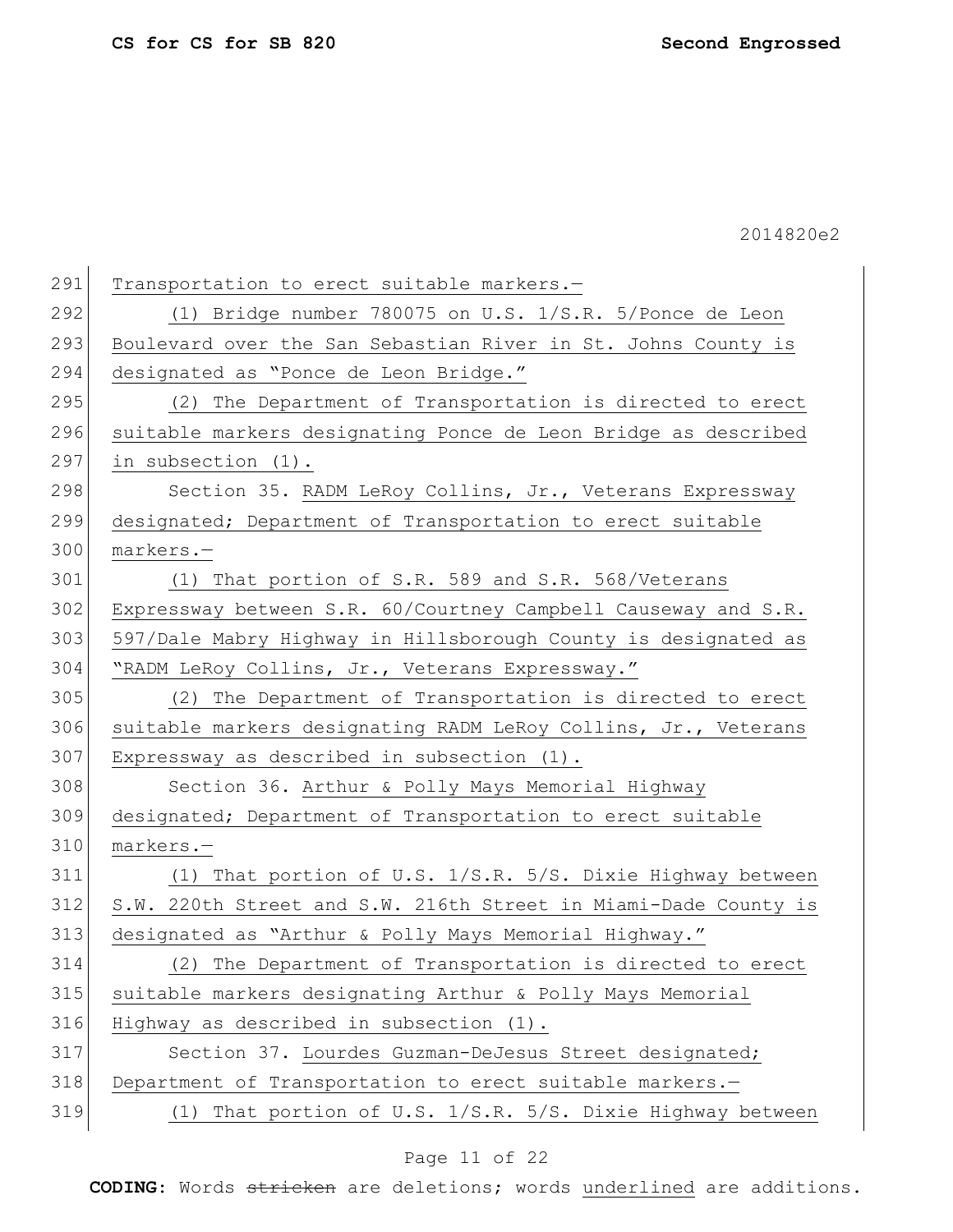| 320 | S.W. 296th Street and S.W. 288th Street in Miami-Dade County is |
|-----|-----------------------------------------------------------------|
| 321 | designated as "Lourdes Guzman-DeJesus Street."                  |
| 322 | (2) The Department of Transportation is directed to erect       |
| 323 | suitable markers designating Lourdes Guzman-DeJesus Street as   |
| 324 | described in subsection (1).                                    |
| 325 | Section 38. Fred Karl Memorial Highway designated;              |
| 326 | Department of Transportation to erect suitable markers.-        |
| 327 | (1) That portion of S.R. 40 between the City of Ormond          |
| 328 | Beach and the Lake County line in Volusia County is designated  |
| 329 | as "Fred Karl Memorial Highway."                                |
| 330 | (2) The Department of Transportation is directed to erect       |
| 331 | suitable markers designating Fred Karl Memorial Highway as      |
| 332 | described in subsection (1).                                    |
| 333 | Section 39. Julia Munroe Woodward Highway designated;           |
| 334 | Department of Transportation to erect suitable markers.-        |
| 335 | (1) Upon completion of construction, that portion of S.R.       |
| 336 | 269 between U.S. 90/S.R. 10 and S.R. 12 in Gadsden County is    |
| 337 | designated as "Julia Munroe Woodward Highway."                  |
| 338 | (2) The Department of Transportation is directed to erect       |
| 339 | suitable markers designating Julia Munroe Woodward Highway as   |
| 340 | described in subsection (1).                                    |
| 341 | Section 40. Walter Francis Spence Parkway designated;           |
| 342 | Department of Transportation to erect suitable markers.-        |
| 343 | (1) That portion of S.R. 293/Mid-Bay Bridge Extension           |
| 344 | between the Mid-Bay Bridge Toll Plaza and S.R. 20 in Okaloosa   |
| 345 | County is designated as "Walter Francis Spence Parkway."        |
| 346 | (2) The Department of Transportation is directed to erect       |
| 347 | suitable markers designating Walter Francis Spence Parkway as   |
| 348 | described in subsection (1).                                    |
|     |                                                                 |

# Page 12 of 22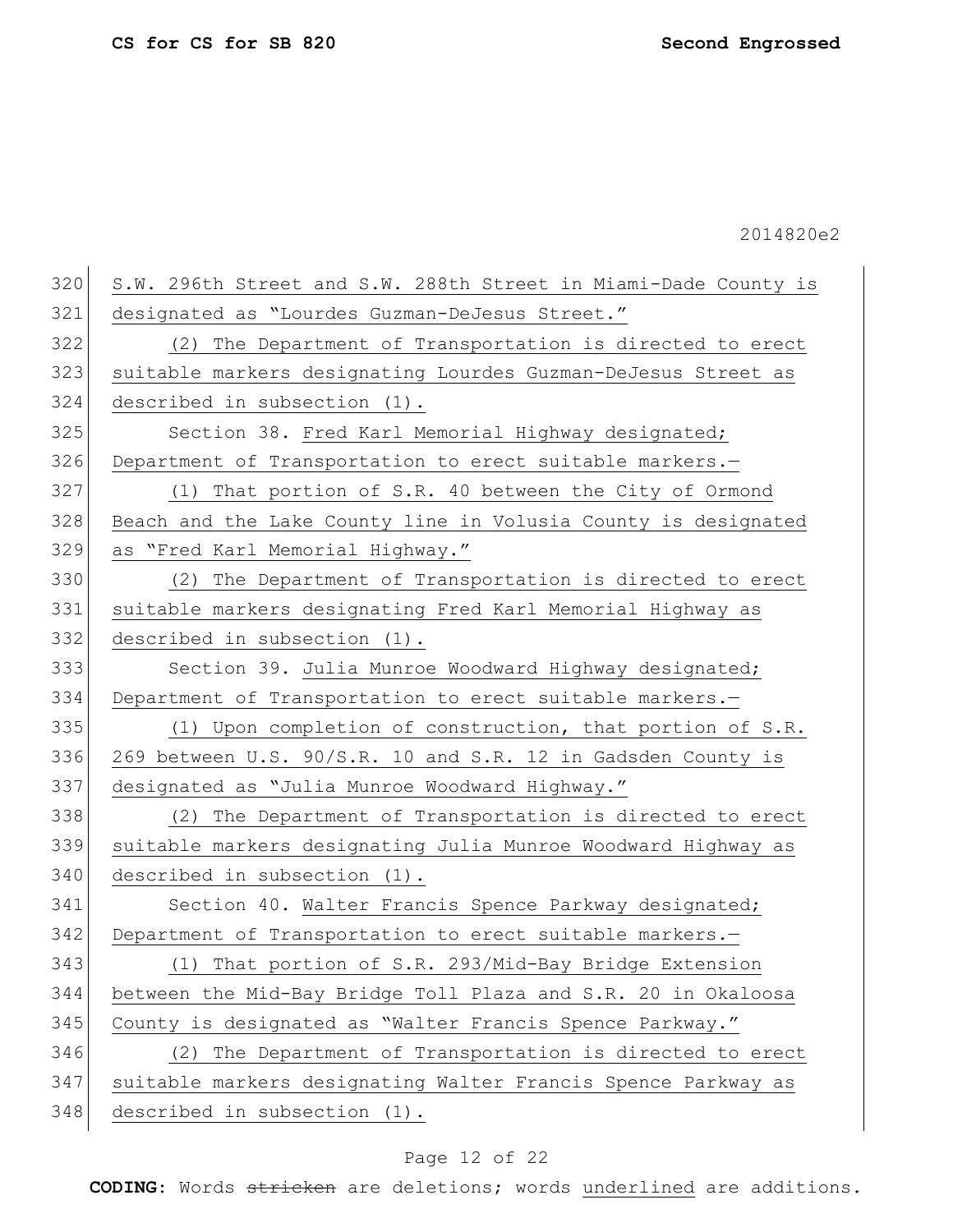| 349 | Section 41. Specialist Alexander Miller Memorial Highway    |
|-----|-------------------------------------------------------------|
| 350 | designated; Department of Transportation to erect suitable  |
|     |                                                             |
| 351 | markers.-                                                   |
| 352 | (1) That portion of S.R. 50 between U.S. 27/S.R. 25 and     |
| 353 | Hancock Road in Lake County is designated as "Specialist    |
| 354 | Alexander Miller Memorial Highway."                         |
| 355 | (2) The Department of Transportation is directed to erect   |
| 356 | suitable markers designating Specialist Alexander Miller    |
| 357 | Memorial Highway as described in subsection (1).            |
| 358 | Section 42. Wellness Way designated; Department of          |
| 359 | Transportation to erect suitable markers.-                  |
| 360 | (1) That portion of N.W. 77th Avenue between Miami Lakes    |
| 361 | Drive/N.W. 154th Street and N.W. 146th Street in Miami-Dade |
| 362 | County is designated as "Wellness Way."                     |
| 363 | (2) The Department of Transportation is directed to erect   |
| 364 | suitable markers designating Wellness Way as described in   |
| 365 | subsection $(1)$ .                                          |
| 366 | Section 43. Sergeant Jess Thomas Memorial Highway           |
| 367 | designated; Department of Transportation to erect suitable  |
| 368 | markers.-                                                   |
| 369 | (1) That portion of S.R. 50 between the Sumter County line  |
| 370 | and Lee Road in Lake County is designated as "Sergeant Jess |
| 371 | Thomas Memorial Highway."                                   |
| 372 | (2) The Department of Transportation is directed to erect   |
| 373 | suitable markers designating Sergeant Jess Thomas Memorial  |
| 374 | Highway as described in subsection (1).                     |
|     | Section 44. Staff Sergeant Michael A. Bock Memorial Highway |
| 375 |                                                             |
| 376 | designated; Department of Transportation to erect suitable  |

# Page 13 of 22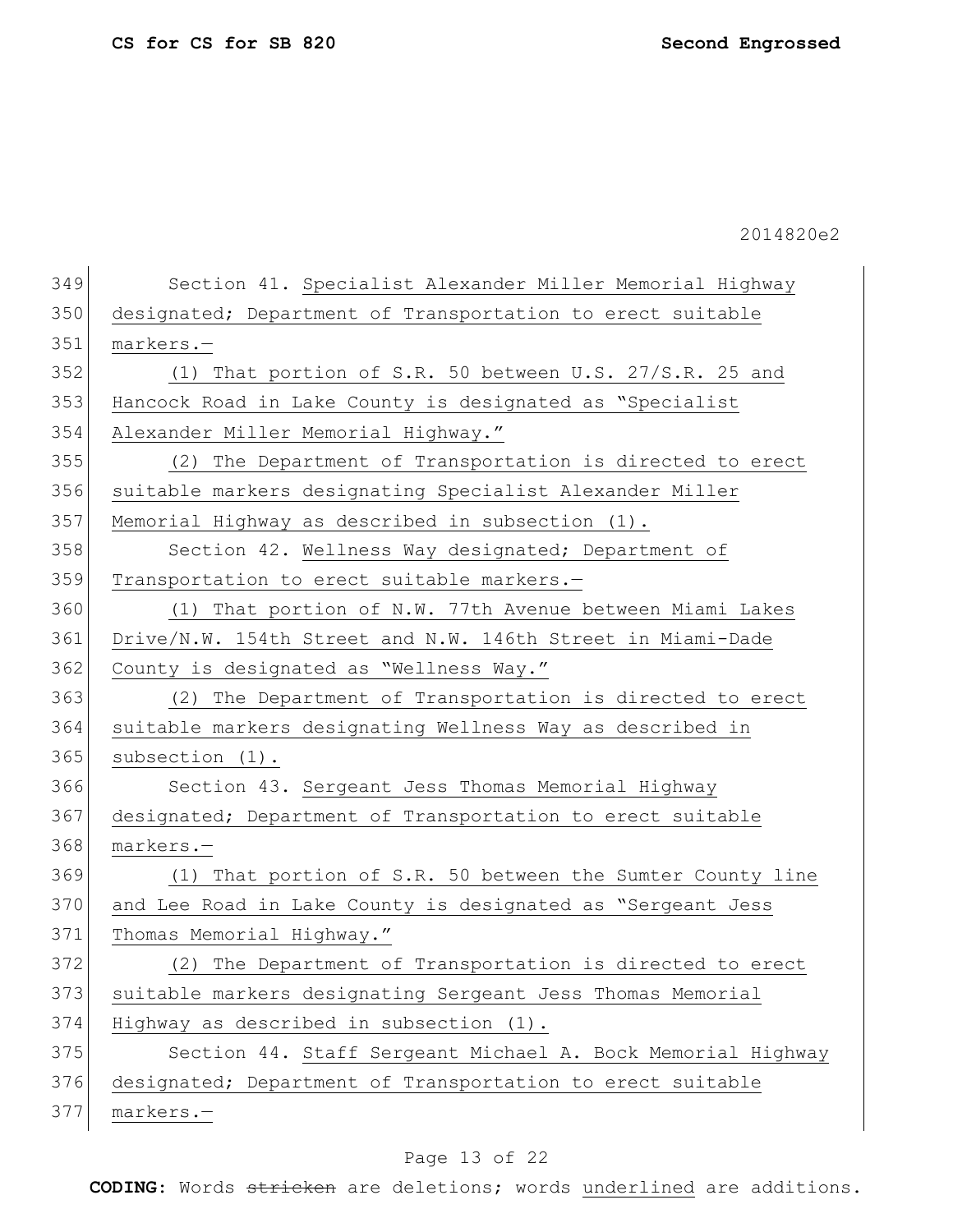| 378 | (1) That portion of S.R. 44/South Street between C.R.            |
|-----|------------------------------------------------------------------|
| 379 | 44/Main Street and U.S. 27/S.R. 25/14th Street in Lake County is |
| 380 | designated as "Staff Sergeant Michael A. Bock Memorial Highway." |
| 381 | (2) The Department of Transportation is directed to erect        |
| 382 | suitable markers designating Staff Sergeant Michael A. Bock      |
| 383 | Memorial Highway as described in subsection (1).                 |
| 384 | Section 45. Specialist Ronald Gaffney Memorial Highway           |
| 385 | designated; Department of Transportation to erect suitable       |
| 386 | markers.-                                                        |
| 387 | (1) That portion of S.R. 50 between S.R. 33 and C.R. 565A        |
| 388 | in Lake County is designated as "Specialist Ronald Gaffney       |
| 389 | Memorial Highway."                                               |
| 390 | (2) The Department of Transportation is directed to erect        |
| 391 | suitable markers designating Specialist Ronald Gaffney Memorial  |
| 392 | Highway as described in subsection (1).                          |
| 393 | Section 46. Purple Heart Trail designated; Department of         |
| 394 | Transportation to erect suitable markers.-                       |
| 395 | (1) That portion of U.S. 1/S.R. 5 between Card Sound Road        |
| 396 | in Miami-Dade County and C.R. 905 in Monroe County is designated |
| 397 | as "Purple Heart Trail."                                         |
| 398 | (2) The Department of Transportation is directed to erect        |
| 399 | suitable markers designating Purple Heart Trail as described in  |
| 400 | subsection (1).                                                  |
| 401 | Section 47. Betty Pino Way designated; Department of             |
| 402 | Transportation to erect suitable markers.-                       |
| 403 | (1) That portion of U.S. 41/S.R. 90/Tamiami Trail/S.W. 8th       |
| 404 | Street between S.W. 37th Avenue and Ponce de Leon Boulevard in   |
| 405 | Miami-Dade County is designated as "Betty Pino Way."             |
| 406 | (2) The Department of Transportation is directed to erect        |
|     |                                                                  |

# Page 14 of 22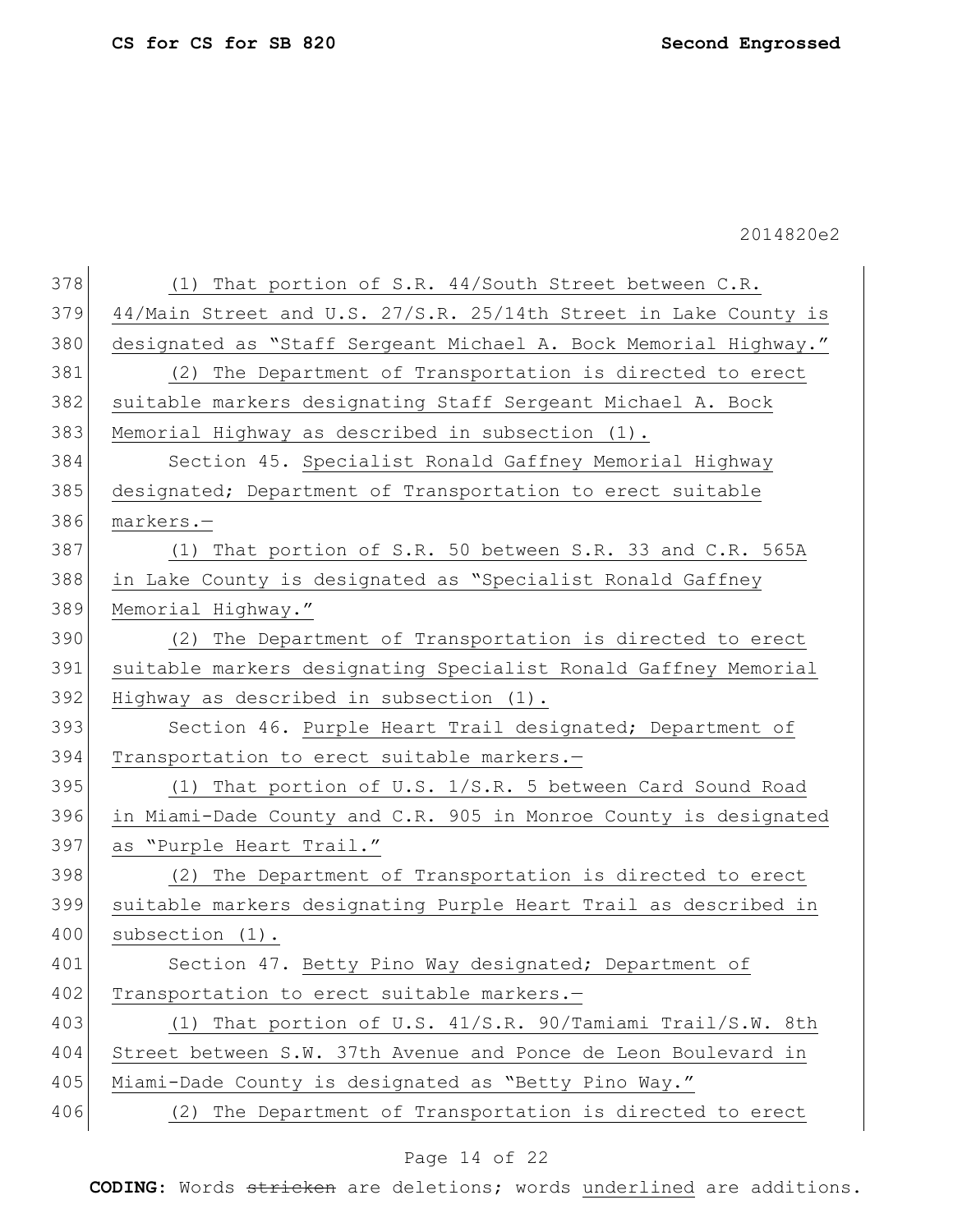407 suitable markers designating Betty Pino Way as described in 408 subsection (1). 409 Section 48. Sabre Way designated; Department of 410 Transportation to erect suitable markers.-411 (1) That portion of S.R. 973/S.W. 87th Avenue between S.W. 412 24th Street/Coral Way and S.W. 32nd Street in Miami-Dade County 413 is designated as "Sabre Way." 414 (2) The Department of Transportation is directed to erect 415 | suitable markers designating Sabre Way as described in 416 subsection (1). 417 Section 49. Henry Ford Bridge designated; Department of 418 Transportation to erect suitable markers.-419 (1) Bridge number 120002 over the Caloosahatchee River on 420 U.S. 41/S.R. 45/Cleveland Avenue in Lee County is designated as 421 "Henry Ford Bridge." 422 (2) The Department of Transportation is directed to erect 423 suitable markers designating Henry Ford Bridge as described in 424 subsection (1). 425 Section 50. Bessie Coleman Street designated; Department of 426 Transportation to erect suitable markers.-427 (1) That portion of S.R. 526/Washington Street/Robinson 428 Street between S.R. 423/John Young Parkway and C.R. 526/Crystal 429 Lake Drive in Orange County is designated as "Bessie Coleman 430 Street." 431 (2) The Department of Transportation is directed to erect 432 suitable markers designating Bessie Coleman Street as described 433 in subsection (1). 434 Section 51. Robert Pittman, Jr., Road designated; 435 Department of Transportation to erect suitable markers.-

### Page 15 of 22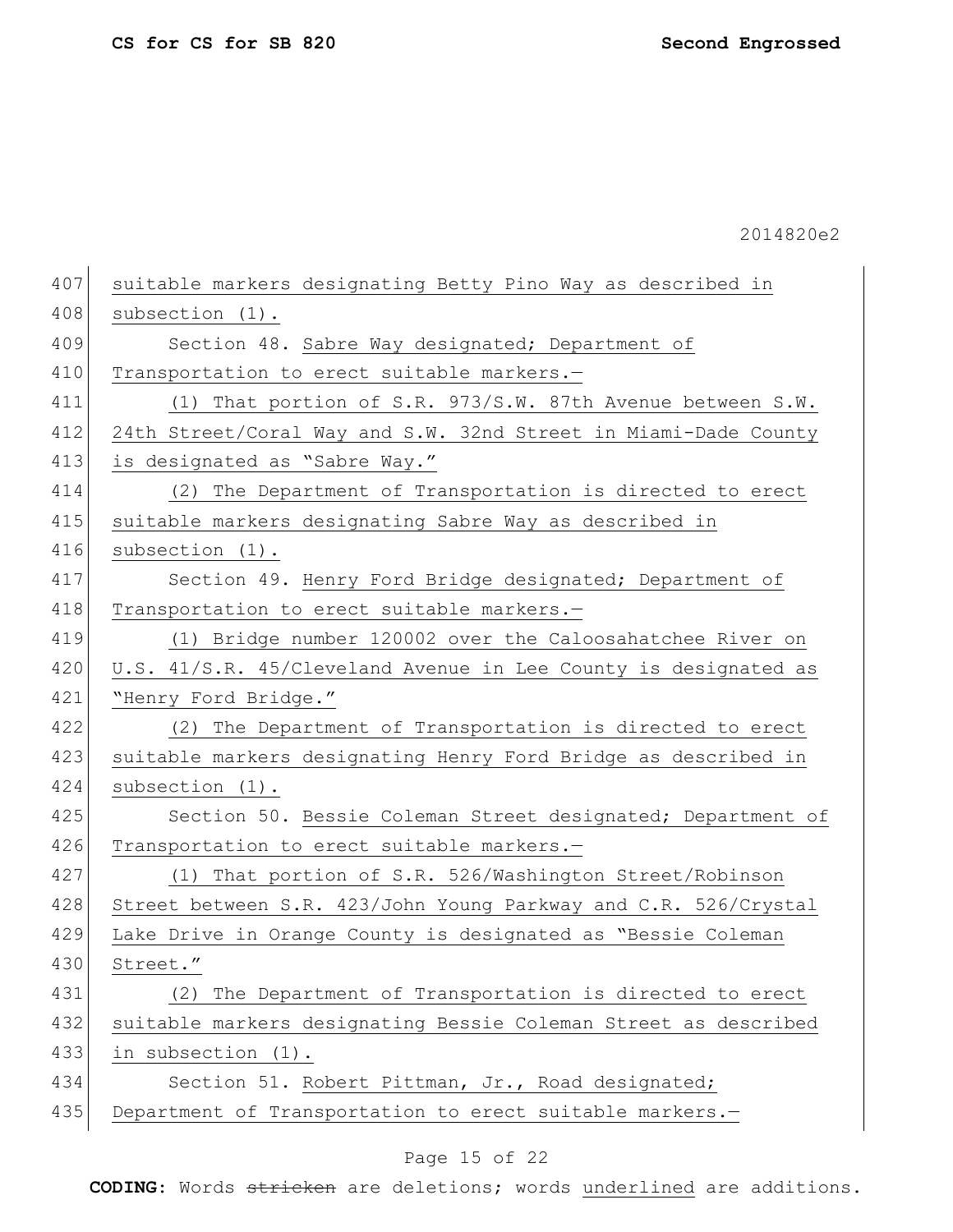| 436 | That portion of S.R. 436 between Sheeler Avenue and the<br>(1)   |
|-----|------------------------------------------------------------------|
| 437 | Seminole County line in Orange County is designated as "Robert   |
| 438 | Pittman, Jr., Road."                                             |
| 439 | The Department of Transportation is directed to erect<br>(2)     |
| 440 | suitable markers designating Robert Pittman, Jr., Road as        |
| 441 | described in subsection (1).                                     |
| 442 | Section 52. Historic Pine Castle Station designated;             |
| 443 | Department of Transportation to erect suitable markers.-         |
| 444 | (1) Upon completion of construction, the SunRail stop near       |
| 445 | S.R. 428/Sand Lake Road and S.R. 527/Orange Avenue in Orange     |
| 446 | County is designated as "Historic Pine Castle Station."          |
| 447 | (2) The Department of Transportation is directed to erect        |
| 448 | suitable markers designating Historic Pine Castle Station as     |
| 449 | described in subsection (1).                                     |
| 450 | Section 53. Pastor Jocelyne Bouchette Street designated;         |
| 451 | Department of Transportation to erect suitable markers.-         |
| 452 | That portion of N.W. 112th Street between U.S. 441/S.R.<br>(1)   |
| 453 | 7/N.W. 7th Avenue and N.W. 8th Avenue in Miami-Dade County is    |
| 454 | designated as "Pastor Jocelyne Bouchette Street."                |
| 455 | The Department of Transportation is directed to erect<br>(2)     |
| 456 | suitable markers designating Pastor Jocelyne Bouchette Street as |
| 457 | described in subsection (1).                                     |
| 458 | Section 54. Gerbuns Augustin Avenue designated; Department       |
| 459 | of Transportation to erect suitable markers.-                    |
| 460 | (1) That portion of N.E. 8th Avenue between S.R. 916/N.E.        |
| 461 | 135th Street and N.E. 131st Street in Miami-Dade County is       |
| 462 | designated as "Gerbuns Augustin Avenue."                         |
| 463 | The Department of Transportation is directed to erect<br>(2)     |
| 464 | suitable markers designating Gerbuns Augustin Avenue as          |
|     |                                                                  |

# Page 16 of 22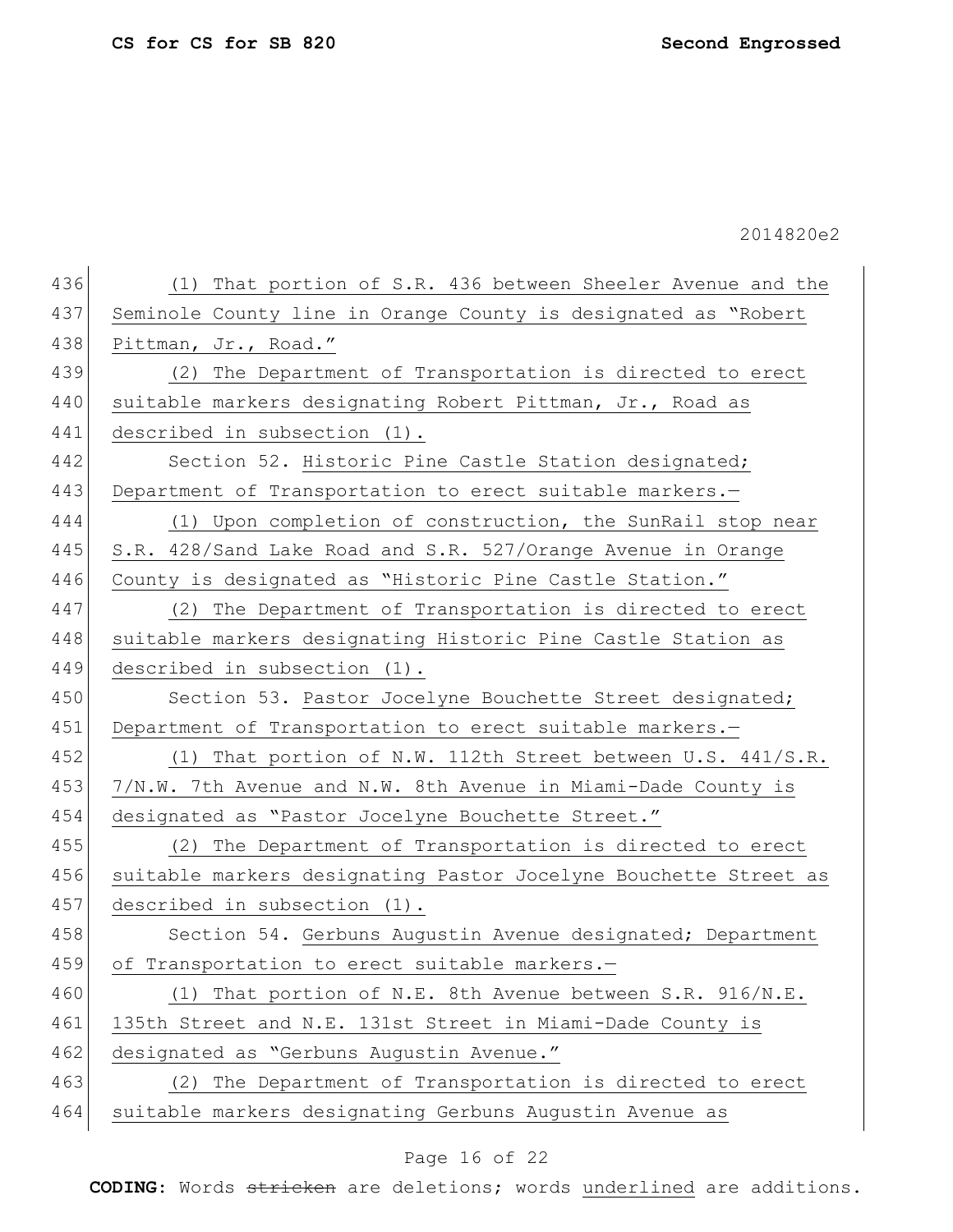| 465<br>described in subsection (1).                                     |
|-------------------------------------------------------------------------|
| 466<br>Section 55. Indian Key Irving R. Eyster Bridge designated;       |
| Department of Transportation to erect suitable markers.-                |
| 468<br>(1) Bridge number 900095 over Indian Key Channel on U.S.         |
| 469<br>1/S.R. 5 in Monroe County is designated as "Indian Key Irving R. |
| Eyster Bridge."                                                         |
| (2) The Department of Transportation is directed to erect               |
| 472<br>suitable markers designating Indian Key Irving R. Eyster Bridge  |
| 473<br>as described in subsection (1).                                  |
| 474<br>Section 56. Gulf County Veterans Memorial Highway                |
| 475<br>designated; Department of Transportation to erect suitable       |
| 476<br>markers.-                                                        |
| 477<br>(1) That portion of S.R. 71 between Knowles Avenue and the       |
| 478<br>Calhoun County line in Gulf County is designated as "Gulf County |
| 479<br>Veterans Memorial Highway."                                      |
| 480<br>(2) The Department of Transportation is directed to erect        |
| suitable markers designating Gulf County Veterans Memorial              |
| Highway as described in subsection (1).                                 |
| 483<br>Section 57. Dr. Martin Luther King, Jr., Memorial Highway        |
| 484<br>designated; Department of Transportation to erect suitable       |
| 485<br>markers.-                                                        |
| 486<br>(1) That portion of S.R. 519/Fiske Boulevard located within      |
| 487<br>the corporate limits of the City of Cocoa in Brevard County is   |
| 488<br>designated as "Dr. Martin Luther King, Jr., Memorial Highway."   |
| 489<br>(2) The Department of Transportation is directed to erect        |
| 490<br>suitable markers designating Dr. Martin Luther King, Jr.,        |
| 491<br>Memorial Highway as described in subsection (1).                 |
| 492<br>Section 58. Sergeant Paul Smith Memorial Highway                 |
| 493<br>designated; Department of Transportation to erect suitable       |
|                                                                         |

# Page 17 of 22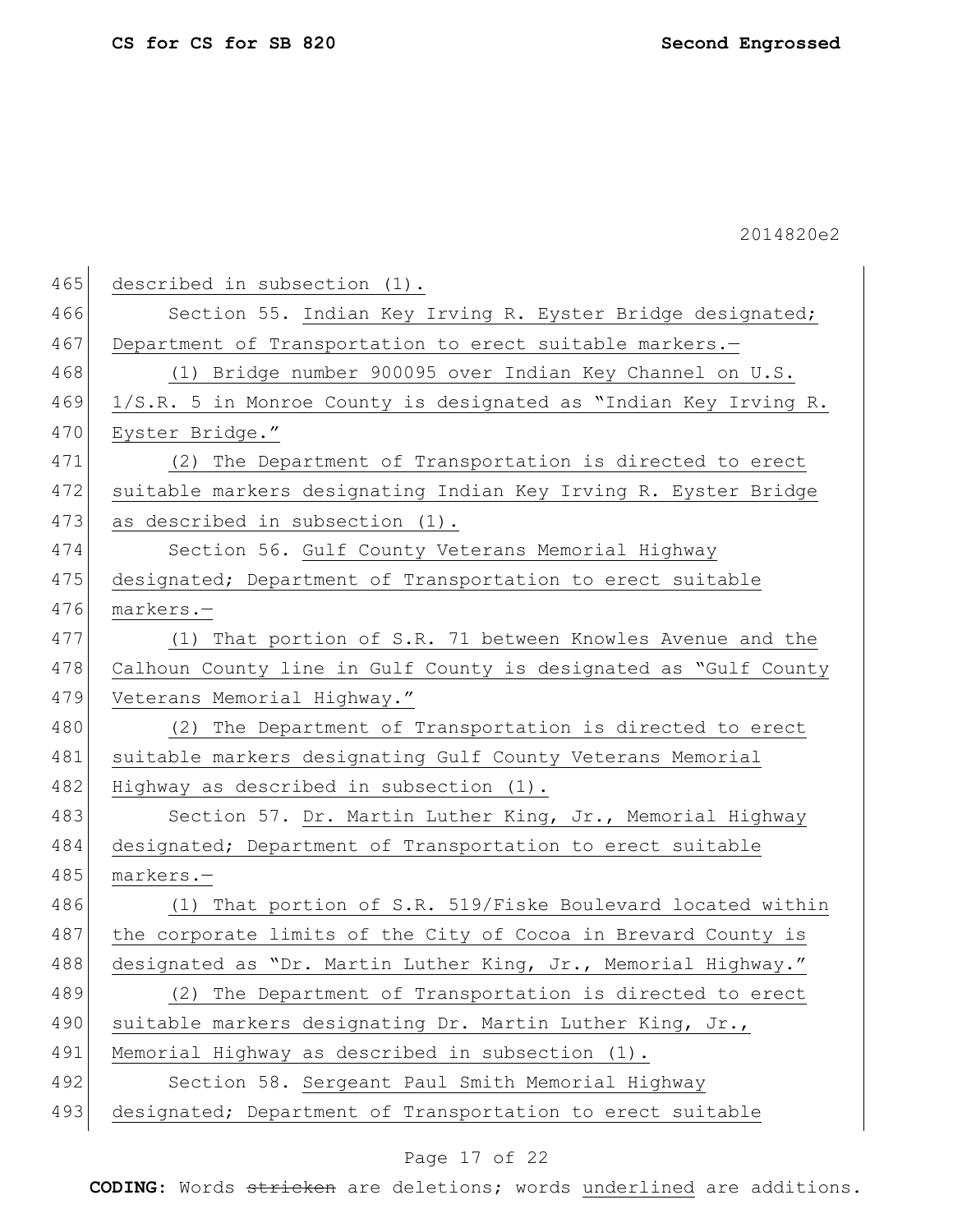| 494 | markers.-                                                         |
|-----|-------------------------------------------------------------------|
| 495 | (1) That portion of U.S. 301/S.R. 43 between S.R.                 |
| 496 | 574/Martin Luther King, Jr., Boulevard and S.R. 60/E. Adamo       |
| 497 | Drive in Hillsborough County is designated as "Sergeant Paul      |
| 498 | Smith Memorial Highway."                                          |
| 499 | (2) The Department of Transportation is directed to erect         |
| 500 | suitable markers designating Sergeant Paul Smith Memorial         |
| 501 | Highway as described in subsection (1).                           |
| 502 | Section 59. U.S. Army Sergeant Amaru Aguilar-Borgen               |
| 503 | Memorial Highway designated; Department of Transportation to      |
| 504 | erect suitable markers.-                                          |
| 505 | (1) That portion of S.R. 973/S.W. 87th Avenue between S.R.        |
| 506 | 836/Dolphin Expressway and S.W. 24th Street in Miami-Dade County  |
| 507 | is designated as "U.S. Army Sergeant Amaru Aguilar-Borgen         |
| 508 | Memorial Highway."                                                |
| 509 | (2) The Department of Transportation is directed to erect         |
| 510 | suitable markers designating U.S. Army Sergeant Amaru Aguilar-    |
| 511 | Borgen Memorial Highway as described in subsection (1).           |
| 512 | Section 60. David W. Moss Memorial Highway designated;            |
| 513 | Department of Transportation to erect suitable markers.-          |
| 514 | (1) That portion of U.S. 27A/U.S. 41/S.R. 45/S.R. 121/S.R.        |
| 515 | 500/W. Noble Avenue between U.S. $27/U.S. 41/S.R. 45/S.R. 121/N.$ |
| 516 | Main Street and U.S. 41/S.R. 45/S.R. 121/S.W. 7th Street in Levy  |
| 517 | County is designated as "David W. Moss Memorial Highway."         |
| 518 | (2) The Department of Transportation is directed to erect         |
| 519 | suitable markers designating David W. Moss Memorial Highway as    |
| 520 | described in subsection (1).                                      |
| 521 | Section 61. Deputy Sheriff David Anthony Abella Memorial          |
| 522 | Highway designated; Department of Transportation to erect         |

# Page 18 of 22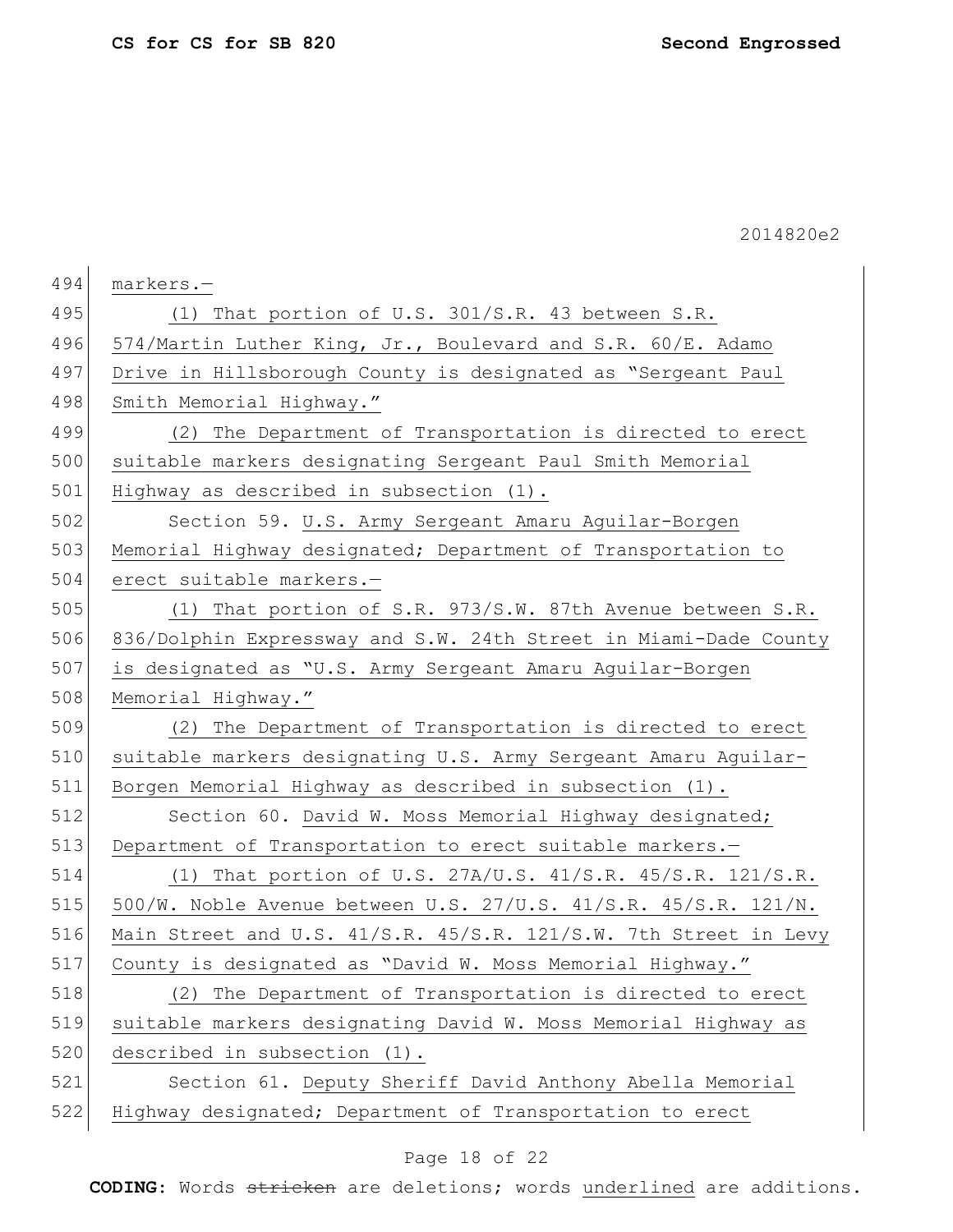| 523 | suitable markers.-                                               |
|-----|------------------------------------------------------------------|
| 524 | (1) That portion of U.S. 41/S.R. 599/S. 50th Street between      |
| 525 | Palm River Road and S.R. 676/Causeway Boulevard in Hillsborough  |
| 526 | County is designated as "Deputy Sheriff David Anthony Abella     |
| 527 | Memorial Highway."                                               |
| 528 | (2) The Department of Transportation is directed to erect        |
| 529 | suitable markers designating Deputy Sheriff David Anthony Abella |
| 530 | Memorial Highway as described in subsection (1).                 |
| 531 | Section 62. Ralph Sanchez Way designated; Department of          |
| 532 | Transportation to erect suitable markers.-                       |
| 533 | (1) That portion of U.S. 1/U.S. 41/S.R. 5/Biscayne               |
| 534 | Boulevard between U.S. 1/U.S. 41/S.R. 5/S.E. 2nd Street and N.E. |
| 535 | 3rd Street in Miami-Dade County is designated as "Ralph Sanchez  |
| 536 | Way."                                                            |
| 537 | (2) The Department of Transportation is directed to erect        |
| 538 | suitable markers designating Ralph Sanchez Way as described in   |
| 539 | subsection $(1)$ .                                               |
| 540 | Section 63. C. W. "Bill" Young Memorial Highway designated;      |
| 541 | Department of Transportation to erect suitable markers.-         |
| 542 | (1) That portion of S.R. $694/C.R.$ 694/Park Boulevard           |
| 543 | between U.S. 19/S.R. 55 and S.R. 699/Gulf Boulevard in Pinellas  |
| 544 | County is designated as "C. W. 'Bill' Young Memorial Highway."   |
| 545 | (2) The Department of Transportation is directed to erect        |
| 546 | suitable markers designating C. W. "Bill" Young Memorial Highway |
| 547 | as described in subsection (1).                                  |
| 548 | Section 64. Miami Springs Boulevard designated; Department       |
| 549 | of Transportation to erect suitable markers.-                    |
| 550 | (1) That portion of S.R. 948/N.W. 36th Street between N.W.       |
| 551 | South River Drive and Curtiss Parkway/N.W. 57th Avenue in Miami- |
|     |                                                                  |

# Page 19 of 22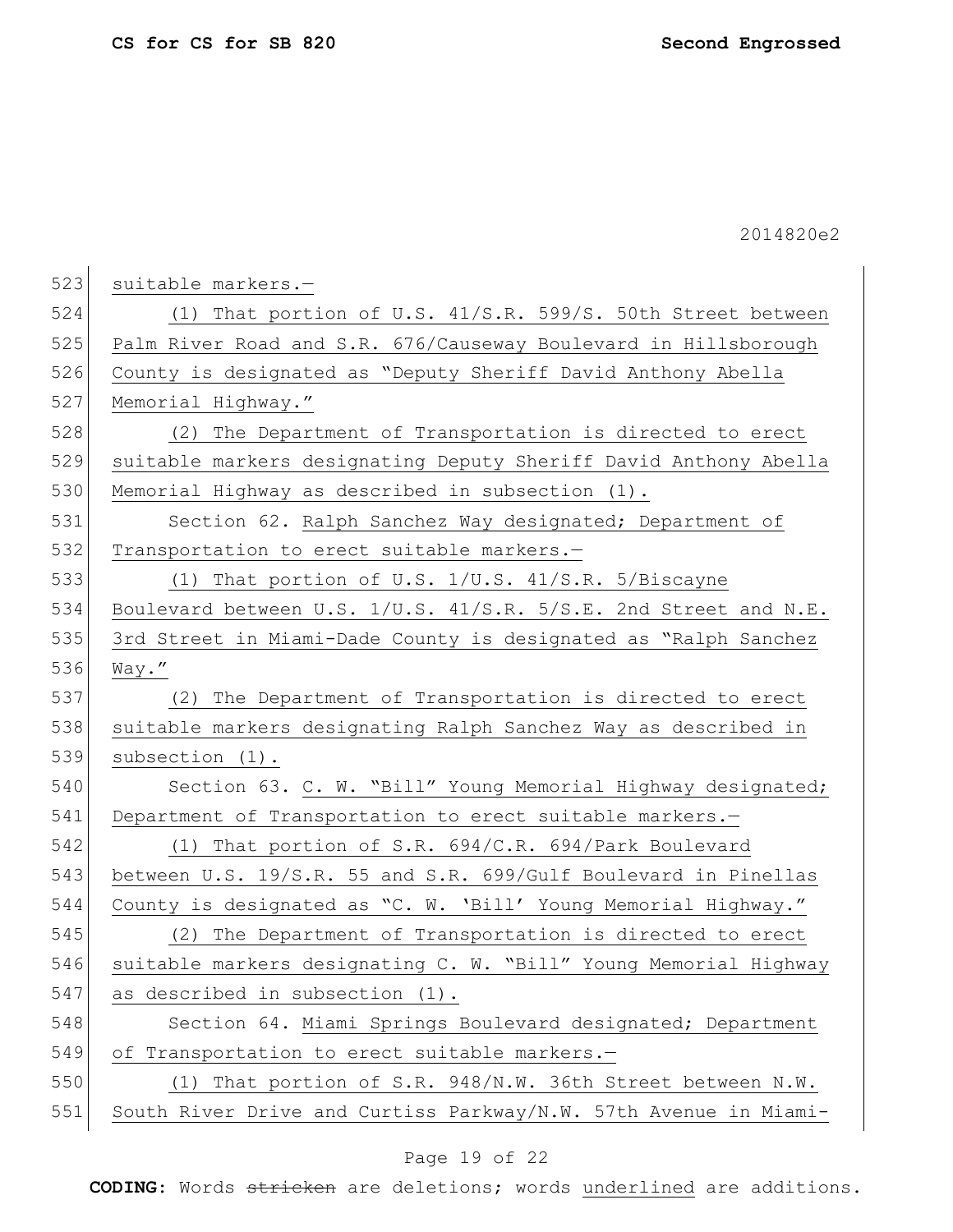| 552 | Dade County is designated as "Miami Springs Boulevard."          |
|-----|------------------------------------------------------------------|
| 553 | (2) The Department of Transportation is directed to erect        |
| 554 | suitable markers designating Miami Springs Boulevard as          |
| 555 | described in subsection (1).                                     |
| 556 | Section 65. Guillermo Zamora Boulevard designated;               |
| 557 | Department of Transportation to erect suitable markers.-         |
| 558 | That portion of S.R. 968/W. Flagler Street/S.W. 1st<br>(1)       |
| 559 | Street between S.W. 6th Avenue and S.W. 17th Avenue in Miami-    |
| 560 | Dade County is designated as "Guillermo Zamora Boulevard."       |
| 561 | (2) The Department of Transportation is directed to erect        |
| 562 | suitable markers designating Guillermo Zamora Boulevard as       |
| 563 | described in subsection (1).                                     |
| 564 | Section 66. Detective Stephen L. Vinson, Sr., Way                |
| 565 | designated; Department of Transportation to erect suitable       |
| 566 | markers.-                                                        |
| 567 | (1) That portion of S.W. 31st Street between S.W. 117th          |
| 568 | Court and S.W. 122nd Avenue in Miami-Dade County is designated   |
| 569 | as "Detective Stephen L. Vinson, Sr., Way."                      |
| 570 | (2) The Department of Transportation is directed to erect        |
| 571 | suitable markers designating Detective Stephen L. Vinson, Sr.,   |
| 572 | Way as described in subsection (1).                              |
| 573 | Section 67. Allan Bense Highway designated; Department of        |
| 574 | Transportation to erect suitable markers.-                       |
| 575 | (1) That portion of U.S. 231/S.R. 75 between the Jackson         |
| 576 | County line and U.S. 98B/S.R. 30 in Bay County is designated as  |
| 577 | "Allan Bense Highway."                                           |
| 578 | (2) The Department of Transportation is directed to erect        |
| 579 | suitable markers designating Allan Bense Highway as described in |
| 580 | subsection (1).                                                  |
|     |                                                                  |

# Page 20 of 22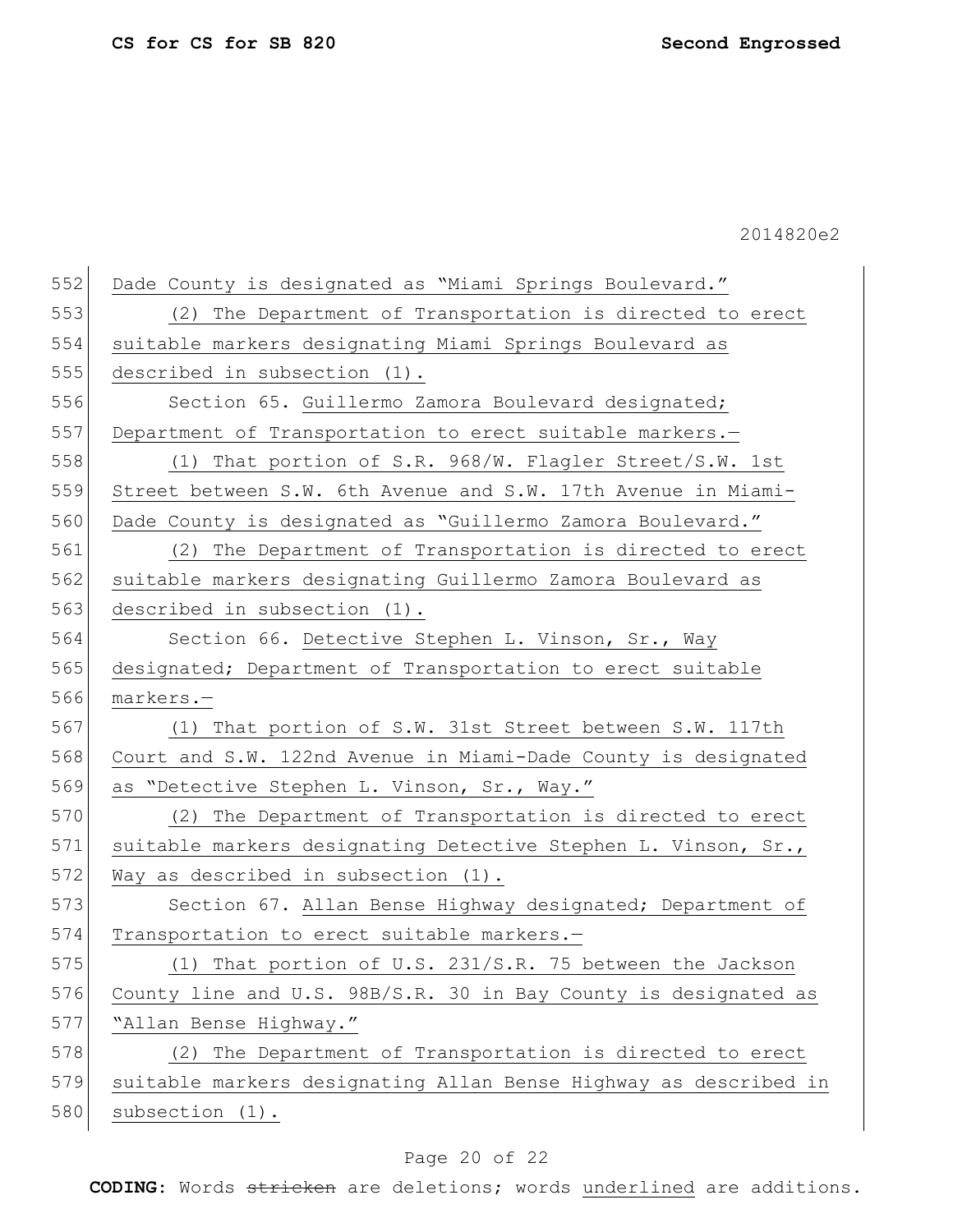| 581 | Section 68. POW/MIA Memorial Highway designated; Department     |
|-----|-----------------------------------------------------------------|
| 582 | of Transportation to erect suitable markers.-                   |
| 583 | (1) That portion of S.R. 574 between $I-75/S.R.$ 93A and I-     |
| 584 | 4/S.R. 400 in Hillsborough County is designated as "POW/MIA     |
| 585 | Memorial Highway."                                              |
| 586 | (2) The Department of Transportation is directed to erect       |
| 587 | suitable markers designating POW/MIA Memorial Highway as        |
| 588 | described in subsection (1).                                    |
| 589 | Section 69. Nassau County Deputy Sheriffs Memorial Highway      |
| 590 | designated; Department of Transportation to erect suitable      |
| 591 | markers.-                                                       |
| 592 | (1) That portion of S.R. AlA/S.R. 200 between I-95/S.R. 9       |
| 593 | and Stratton Road in Nassau County is designated as "Nassau     |
| 594 | County Deputy Sheriffs Memorial Highway."                       |
| 595 | (2) The Department of Transportation is directed to erect       |
| 596 | suitable markers designating Nassau County Deputy Sheriffs      |
| 597 | Memorial Highway as described in subsection (1).                |
| 598 | Section 70. Dr. Von Mizell Drive designated; Department of      |
| 599 | Transportation to erect suitable markers.-                      |
| 600 | (1) That portion of S.R. A1A/Ocean Drive between S.R.           |
| 601 | 822/Sheridan Street and Cambridge Street in Broward County is   |
| 602 | designated as "Dr. Von Mizell Drive."                           |
| 603 | (2) The Department of Transportation is directed to erect       |
| 604 | suitable markers designating Dr. Von Mizell Drive as described  |
| 605 | in subsection (1).                                              |
| 606 | Section 71. Francis Gibbs Memorial Highway designated;          |
| 607 | Department of Transportation to erect suitable markers.-        |
| 608 | (1) That portion of S.R. A1A/S.R. 105/S. Fletcher Avenue        |
| 609 | between S.R. A1A/S.R. 200/Atlantic Avenue and C.R. 105B/Simmons |
|     |                                                                 |

# Page 21 of 22